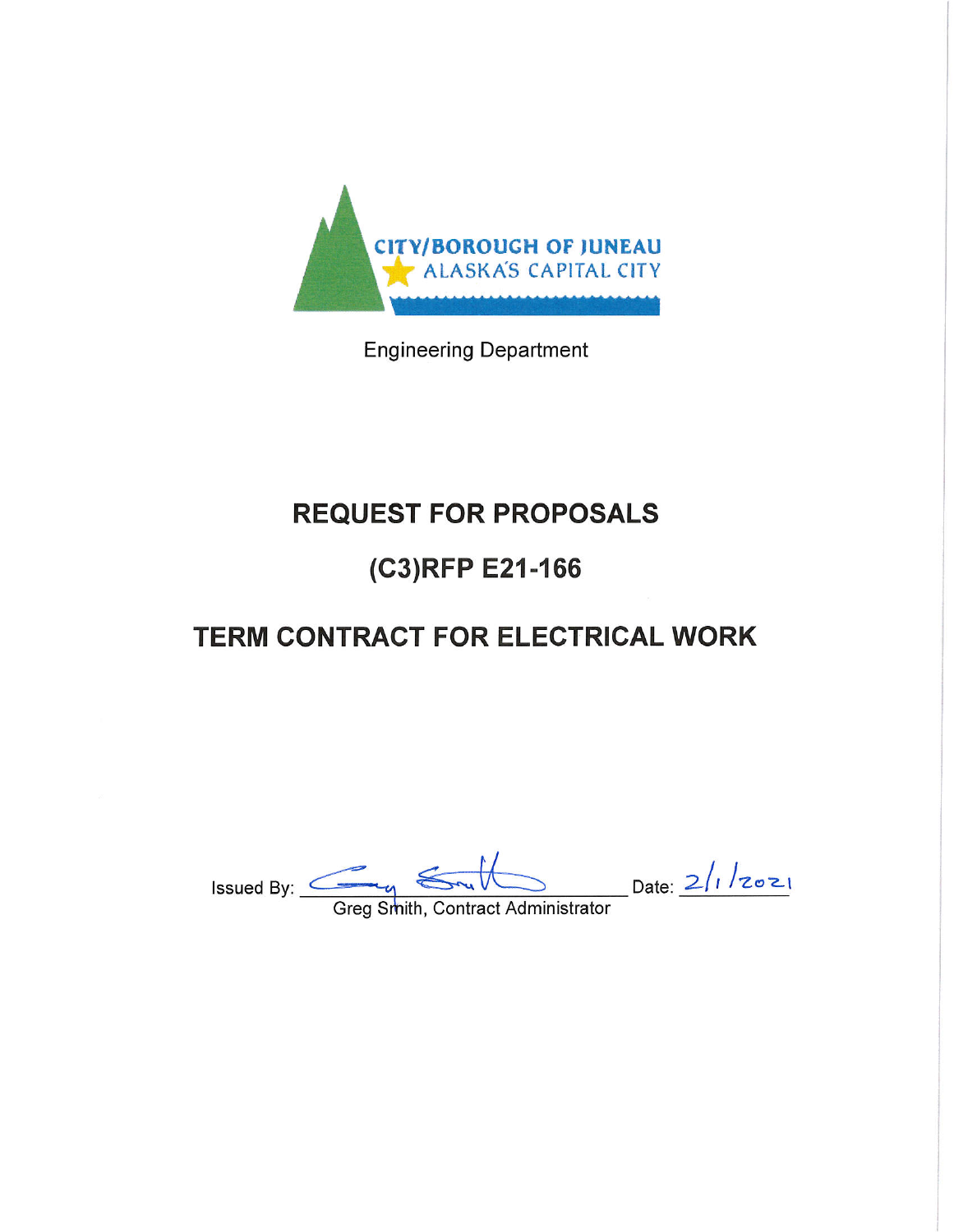**SCOPE OF WORK:** The purpose of this document is to solicit proposals from qualified contractors to provide electrical contracting services to the CBJ. The proposed term contract will cover small projects not-to-exceed \$50,000 each.

**PRE-PROPOSAL MEETING:** A non-mandatory pre-proposal conference call will be held at **10:00 a.m., Alaska time on February 11, 2021.** Persons interested in submitting proposals are encouraged to attend. Proposers intending to participate via teleconference shall request the call-in information from the CBJ Engineering Contracts Division, at contracts@juneau.org by 4:30 p.m., on February 10, 2021.

**QUESTIONS REGARDING THIS REQUEST FOR PROPOSALS (RFP):** Greg Smith, phone (907) 586-0873, fax (907) 586-4530 is the sole point of contact for all issues pertaining to this procurement.

#### **\*NOTICE TO PROPOSERS\***

The Engineering Department is now receiving electronic proposals **ONLY** through a web based platform, Public Purchase.

Information regarding this free e-procurement service can be found by following this link: <https://juneau.org/finance/purchasing/bids-rfps> and<http://www.publicpurchase.com/>

**DEADLINE FOR PROPOSALS: NOTE**: Electronic proposals are to be uploaded to Public Purchase **prior** to **2:00 p.m. Alaska Time on February 26, 2021**, or such later time as the Contract Administrator may announce by addendum to planholders at any time prior to the submittal date. It is the responsibility of the Proposer to submit all solicitation documents, by the advertised deadline. Submitting any response to a solicitation shall be solely at the Proposers risk. The Purchasing Division will attempt to keep all office equipment used in methods of document receipt, in working order but is **NOT** responsible for communications or documents that are late, **regardless of cause**. No Proposer documentation will be accepted as proof of receipt. Prior to any deadline, Proposers are strongly encouraged to confirm receipt of any submitted documents with the Purchasing Division. All electronic submittals must be uploaded as an Adobe Portable Document Format (PDF). Proposers will not secure, password protect or lock uploaded files; the City must be able to open and view the contents of the file. Proposers will not disable or restrict the ability of the City to print the contents of an uploaded file. Scanned documents or images must be of sufficient quality, no less than 150 dpi, to allow for reading or interpreting the words, drawings, images or sketches. The City may disqualify any Submittal Response that does not meet the criteria stated in this paragraph.

Disadvantaged Business Enterprises are encouraged to respond.

#### **CONTACT INFORMATION REGARDING ELECTRONIC SUBMITTALS**

City and Borough of Juneau, Purchasing Division 155 South Seward Street Juneau, AK 99801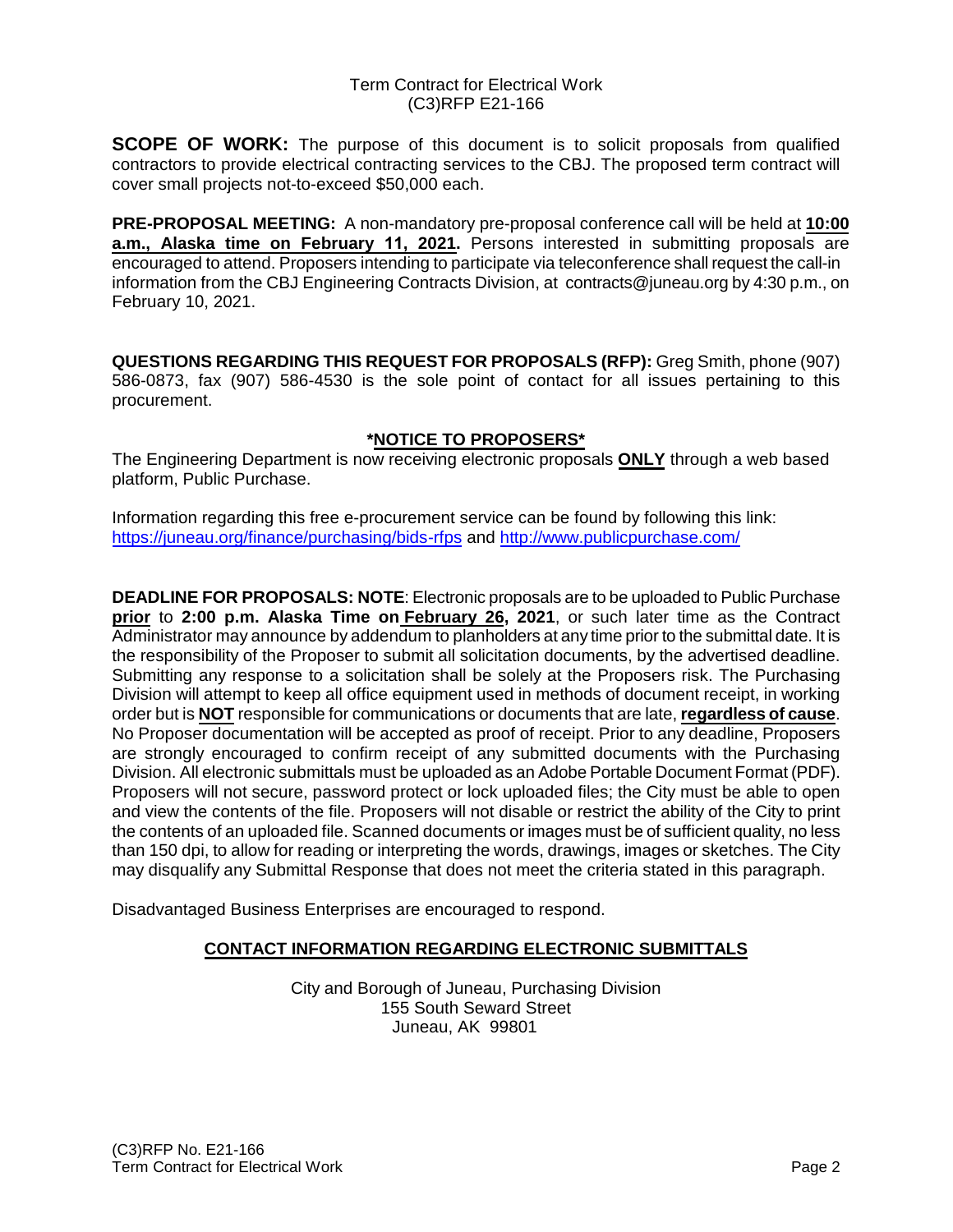#### **TABLE OF CONTENTS**

- **1.0 GENERAL INFORMATION**
- **2.0 RULES GOVERNING COMPETITION**
- **3.0 PROPOSAL CONTENT REQUIREMENTS**
- **4.0 EVALUATION OF PROPOSALS**
- **5.0 SELECTION AND AWARD PROCESS**
- **6.0 INSURANCE REQUIREMENTS**
- **7.0 JUNEAU PROPOSER**
- **8.0 PROTESTS**
- **9.0 JUNEAU BUSINESS SALES TAX AND PERSONAL PROPERTY TAX**

**EVALUATION/RANKING SHEET**

**ATTACHMENT 1 – STANDARD TERM CONTRACT**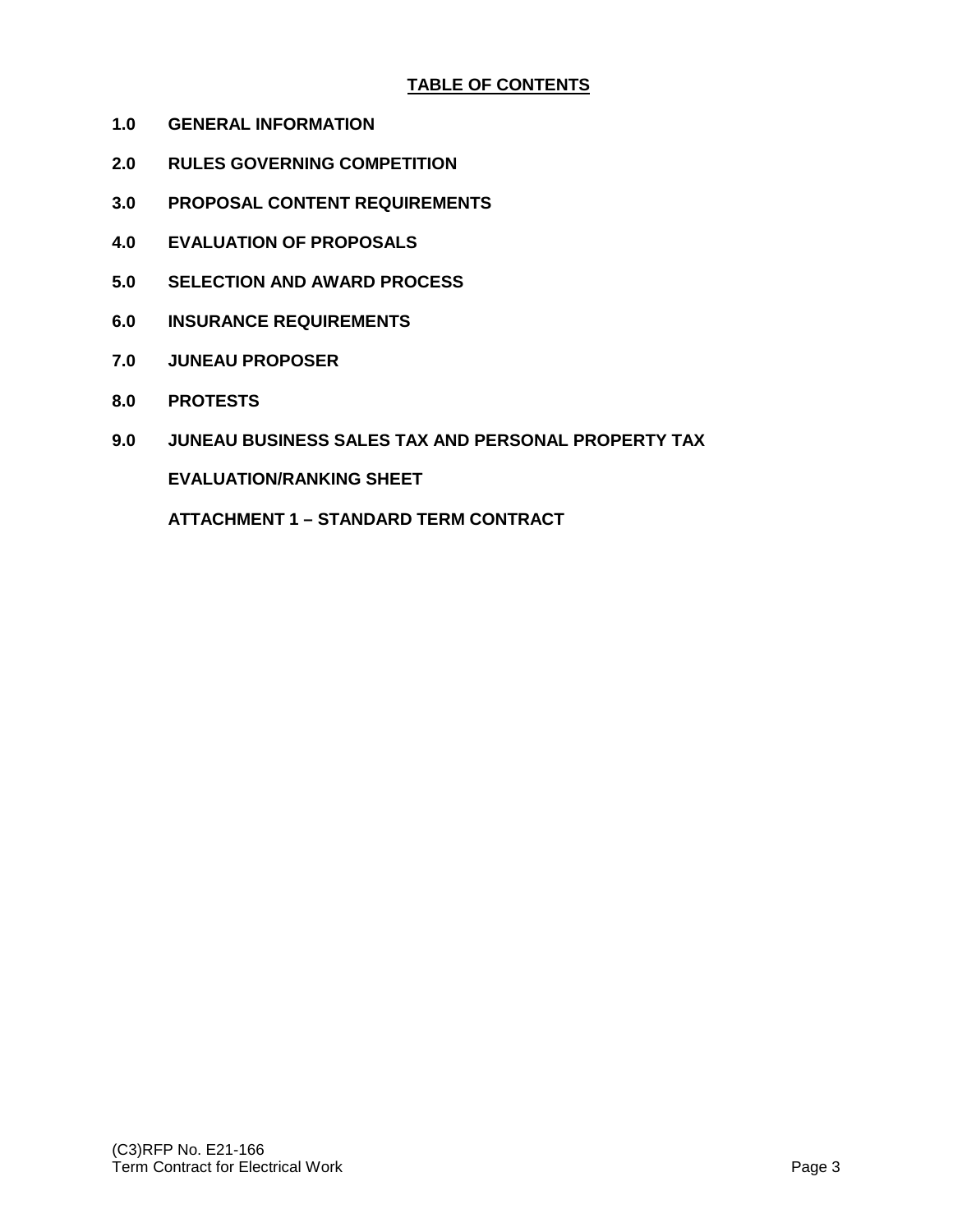#### **1.0 GENERAL INFORMATION**

This Class 3 Request for Proposals (C3RFP) defines the scope of the project, explains the procedures for selecting a firm to provide the requested services, and defines the documents required to respond to the RFP.

#### **1.1 Purpose**

The purpose of this document is to solicit proposals from qualified contractors to provide electrical contracting services for general electrical repair, maintenance and new work. Up to **four** contractors will be selected and used on a rotational basis. Each project task will be assigned based on the contractor's availability and ability to perform the given work. Once a project task is assigned, a CBJ Project Manager will contact the assigned contractor to discuss the scope of work and request a fee proposal. Term contracts are established in an effort to streamline the process necessary to obtain services from various trades to perform small emergency and routine maintenance and repair of CBJ facilities.

The cost of each individual project performed under these term contracts shall be greater than \$2,000 and may not exceed \$50,000.

#### **1.2 Scope of Work**

#### *General Information*

The price estimate supplied by the Contractor for a specific project agreement must be reasonable and within the maximum allowable amount of \$50,000 and shall include all labor, materials and equipment. If a project task is assigned to a Contractor, a scope of work, schedule and fee will be mutually agreed upon by the CBJ Project Manager and the Contractor. A project agreement will be signed by the Contractor and the CBJ Engineering Contract Administrator. Each project will stand alone and must be authorized in the form of a written Notice to Proceed by a representative of the CBJ.

Although the primary purpose of this contract is to perform work that has been prescheduled, there may be work that requires an immediate response. Work may also be required outside of the CBJ's regular business hours (Monday – Friday, 8:00a.m. – 4:30p.m.), including weekends and CBJ holidays.

In the event that no electrical contracting services are requested during the contract period, project tasks will not be assigned.

#### *General Electrical Repair, Maintenance and New Work*

In general, the work under this term contract may include but not be limited to the following:

- $\triangleright$  Initial installation, repair and/or replacement of electrical wiring, fixtures, services and other similar tasks.
- $\triangleright$  Installation, repair and servicing of emergency generator sets, including solid-state automatic transfer switches, control circuits and generators.
- $\triangleright$  Installation, repair and servicing of outdoor lighting, including luminaire installation, lamp, control and circuit repair and replacement and support removal, installation and repair.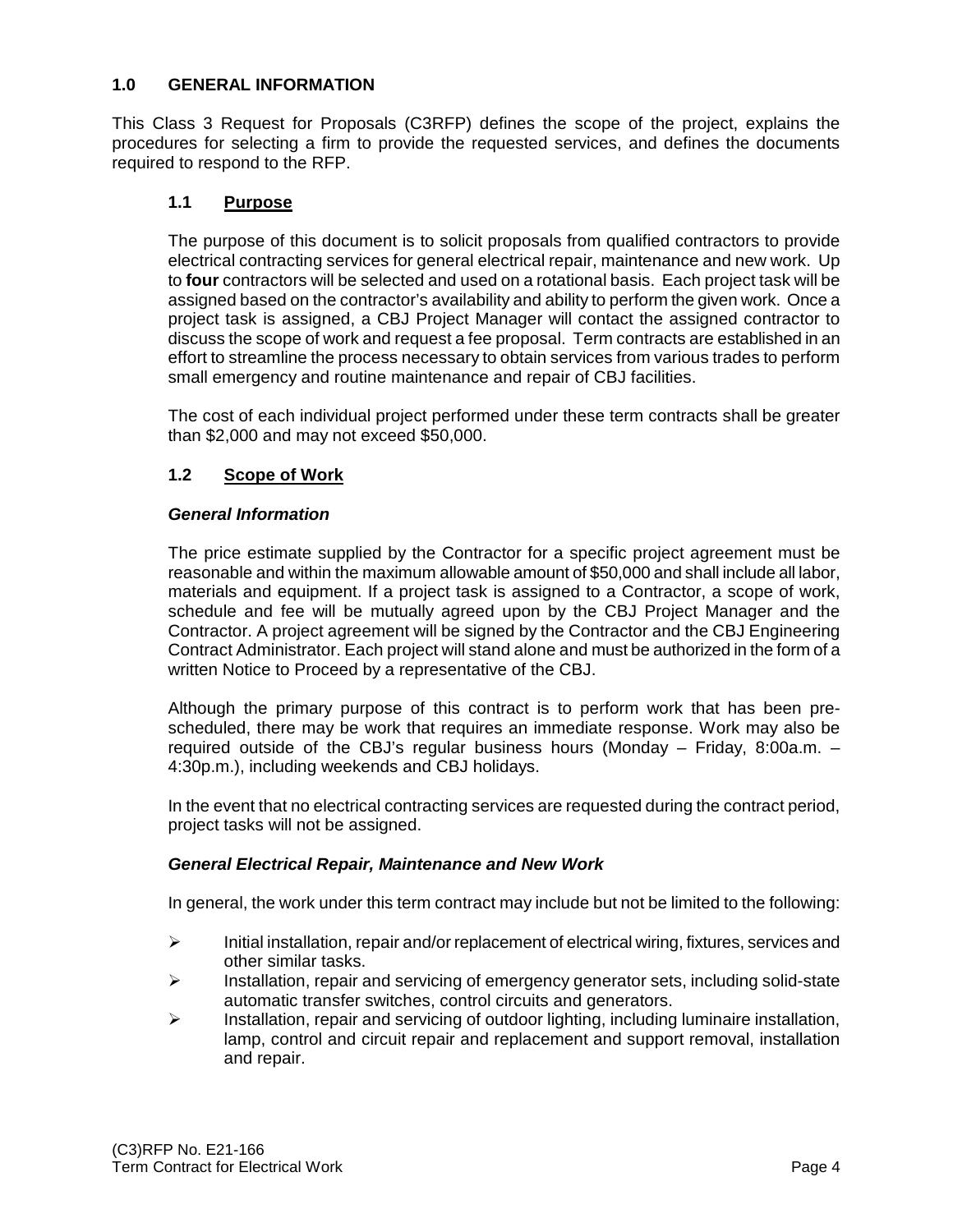- $\triangleright$  Installation, repair and servicing of motor control centers and motor starters, service entrances switchgear, circuit breakers, timers, control systems and other electrical apparatus used in the water and wastewater industry.
- $\triangleright$  Configuring, installing and testing communication data ports and Category (CAT) 5E and CAT 6 wiring for computer systems.
- $\triangleright$  Other electrical work as needed.

Note: Work on fire and alarm control systems (e.g. sprinklers, intrusion alarm systems, mechanical alarm monitoring systems) may be included in this contract. If the Contractor has available NICET-certified staff, this contract may be used if the permit number and/or NICET number is supplied prior to commencing work and appears on the Contractor's invoice upon completion of the work.

#### **Subcontractors**

Subcontracting will be accepted only with written authorization from the CBJ Engineering Contract's Office. If a Subcontractor is accepted, the following requirements shall apply.

- Department of Labor (DOL) requirements as indicated in Section 1.8
- Required insurance as indicated in section 6.0
- A Subcontract Report shall be submitted by the Contractor
- Verification the Subcontractor is current in all taxes owed to the CBJ.

#### **1.3 Minimum Qualifications**

Proposing firm must have at least one employee who has held a State of Alaska Electrical Administrator License, in the category of Unlimited Commercial Wiring, for a minimum of three years. Desirable qualifications are employee(s) who hold a State of Alaska Electrical Administrator License in one or more of the following categories: Controls and Control Wiring, Inside Communications, Outside Communications, Unlimited Line Work Outside.

#### **1.4 Contract Period**

The initial term of this contract will end on December 31, 2021, and it will automatically renew annually through December 31, 2023, unless either party chooses to terminate the contract.

Basic hourly rates may be adjusted once annually, upon the written request of the Contractor to the CBJ Engineering Contract Administrator. See Appendix B – Compensation of Attachment 1 – Standard Term Contract.

#### **1.5 Background**

Juneau is Alaska's Capital City. The CBJ municipal offices are located at 155 South Seward Street, Juneau, Alaska 99801. The Engineering Department is located on the 3<sup>rd</sup> Floor of the Marine View Center, 230 South Franklin Street, Juneau, Alaska.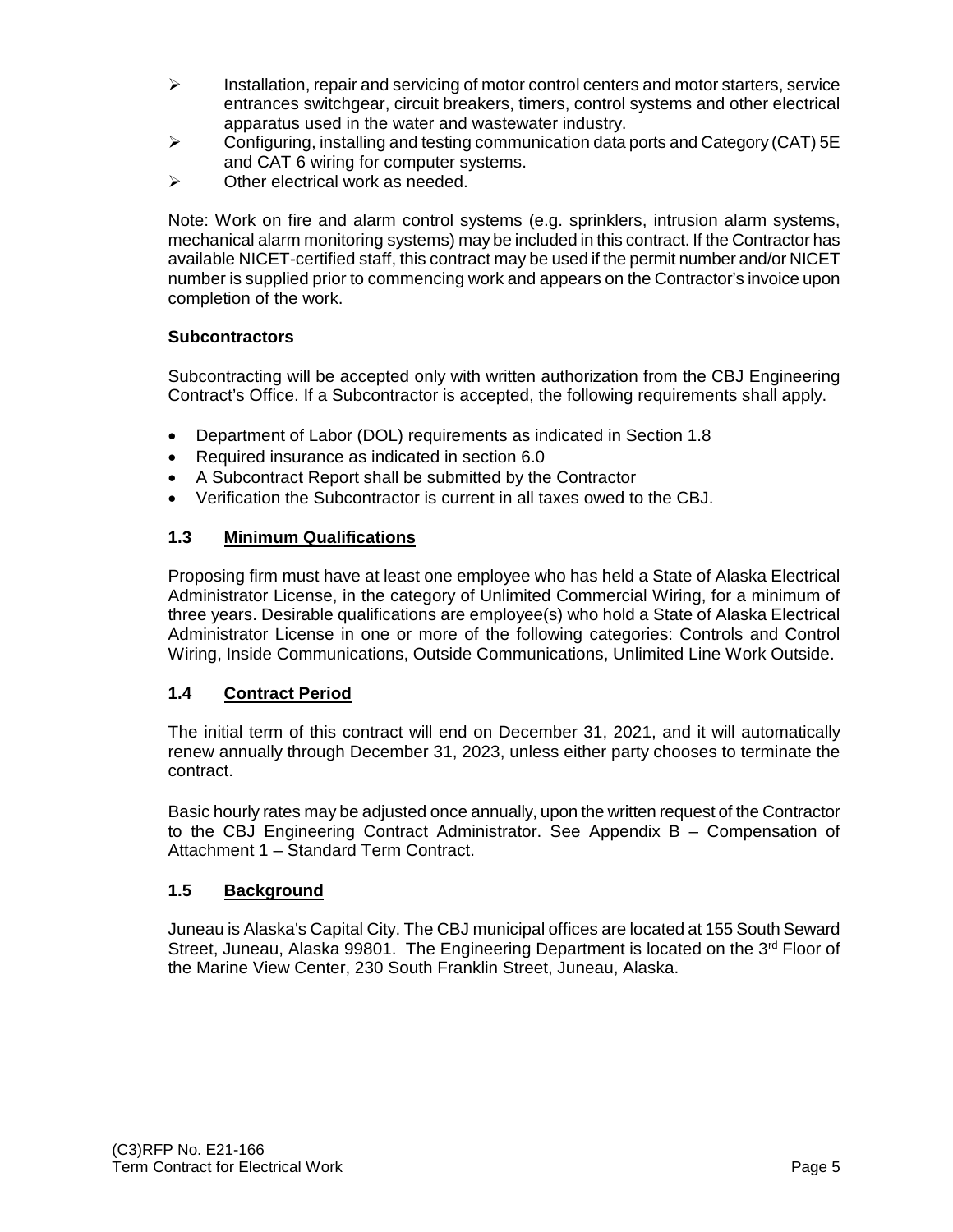#### **1.6 Questions**

Questions regarding this proposal will be handled by:

Greg Smith Contract Administrator City and Borough of Juneau ENGINEERING DEPARTMENT Marine View Center - 3rd Floor **Email:** greg.smith@juneau.org 230 South Franklin Street **Telephone:** (907) 586-0873 Juneau, Alaska 99801 **FAX:** (907) 586-4530

Office hours are 8:00 a.m. to 4:30 p.m. local time, Monday through Friday.

#### **1.7 Sample Term Contract**

Term contract clauses, hourly rates/mark-up percentages and insurance requirements are shown in Attachment 1 – Sample Term Contract.

#### **1.8 Alaska Statute 36 (Little Davis-Bacon) Requirements**

The following will apply if work exceeds \$25,000 and employees or subcontractors are hired to perform the work.

State of Alaska, Department of Labor, Laborers' and Mechanics' Minimum Rates of Pay, AS 36.05.010 and AS 36.05.050, Wage and Hour Administration Pamphlet No. 600, the latest edition published by the State of Alaska, Department of Labor inclusive, are made a part of this contract by reference.

The CONTRACTOR is responsible for contacting the Alaska Department of Labor to determine compliance with current regulations.

Correspondence regarding Title 36 requirements may be submitted electronically or paper copies can be submitted by mail. To submit Title 36 documents electronically, go to [https://myalaska.state.ak.us/home/app.](https://myalaska.state.ak.us/home/app) If filing electronically, submit certified payrolls to ADOL at the website above and email a copy of all certified payrolls to Greg Smith at the email address below. If Contractor elects to submit paper copies, they should be submitted electronically to to the physical addresses below.

**Within 10 Days of "Notice of Award/Notice to Proceed"** make a list of **all** Subcontractors. Include their name, address, phone, estimated subcontract amount, and estimated start and finish dates. Send this list to the Wage and Hour Section (contact information below).

**Certified Payrolls must be submitted every two weeks. Before the second Friday,** each CONTRACTOR and Subcontractor must file Certified Payrolls with Statements of Compliance for the previous two weeks. Indicate *"Start"* on your first payroll, and *"Final"* on your last payroll for this Project.

As part of the **final payment request package,** CONTRACTOR must submit a "NOTICE OF COMPLETION OF PUBLIC WORKS" form signed by ADOL personnel, AND Employment Security Tax Clearance for the Contractor and each Subcontractor from Alaska Department of Labor, Juneau Field Tax Office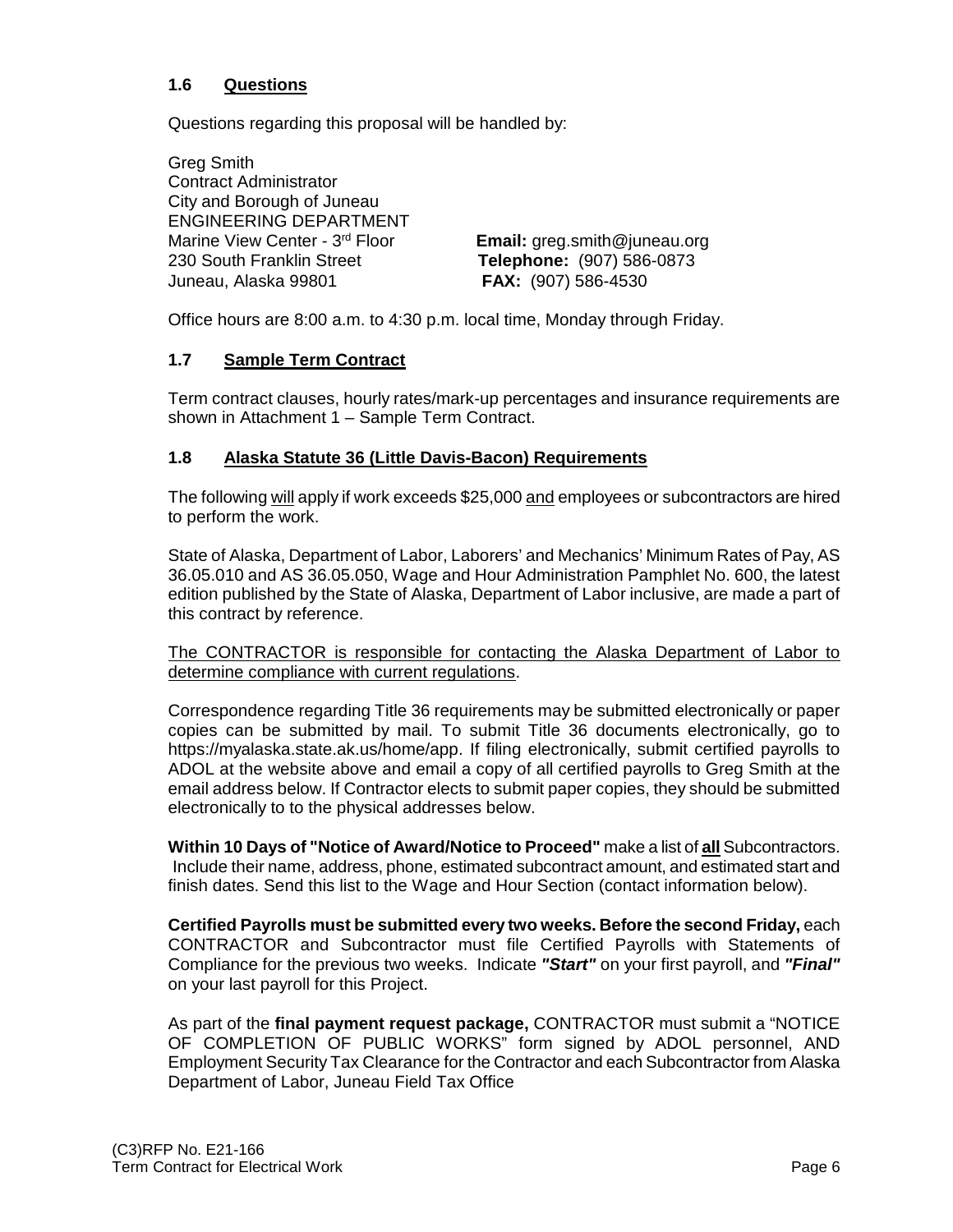#### **Contact Information:**

#### State of Alaska<br>
Labor and Workforce Development<br>
Labor and Workforce Development<br>
City and Borough of Juneau Department of Labor and Workforce Development Labor Standards and Safety Division and Internal Communication of the Juneau, AK 99801 Wage and Hour Administration (907) 586-0873 P.O. Box 11149 greg.smith@juneau.org Juneau, AK 99811-1149 907-465-4842 <http://labor.state.ak.us/lss/home.htm>

*Wage and Hour Section Greg Smith, Contract Administrator*

If you need additional information, contact the State of Alaska, Department of Labor at 465- 4842.

#### **1.9 Terms and Conditions**

**Compliance**: The Contractor must comply with all applicable federal and state labor, wage, hour and safety laws. To determine compliance, the City reserves the right to inspect and audit the Contractor's records and to inspect the Contractor's premises and job sites.

**Contract Amendments**: Any requested changes or alterations to the contract must be approved by the CBJ Project Manager. Any changes or work performed without such approval, even if approved by the user department, will not be binding.

**Defective Work**: The Contractor, at its own expense, must remedy and correct any defect in its work or in articles, materials or services which it provides in connection with the work when said defects are brought to its attention. The CBJ has the right to withold 10% percent of the payment until the project is completed and accepted by the CBJ Project Manager. The Contractor must, without additional expense to the City, be responsible and make whole all injury, loss or damages to persons or property which may result from the use of any equipment, materials or workmanship which is inferior, defective or not in conformance with the terms or conditions, as specified in this bid.

If the Contractor fails to correct any defective work within a reasonable time frame set by the City, the City may, at its sole option, terminate the contract and/or obtain the necessary contract services from another source. The City may hold the original Contractor responsible for any excess costs the City has incurred in order to correct the deficiencies.

**Impossibility to Perform:** The Contractor will not be liable for default or breach of contract resulting from impossibility to perform when caused by "Acts of God" or as otherwise provided by the law.

**Performance of Contract:** If the Contractor is not performing according to the conditions stated in the bid document (contract), City staff will list the nonconformance issues and notify the Purchasing Division in writing and copy the Contractor. If, for some reason, these complaints are not resolved and/or the same type of complaint is being demonstrated over and over and the "good faith effort" in correcting differences appears to be ignored, the Purchasing Division will consider the contract "in breach" and terminate immediately. In the event the City finds it mandatory to obtain services of another Contractor, the original Contractor may be held ultimately responsible. For any additional costs which may be incurred by the City.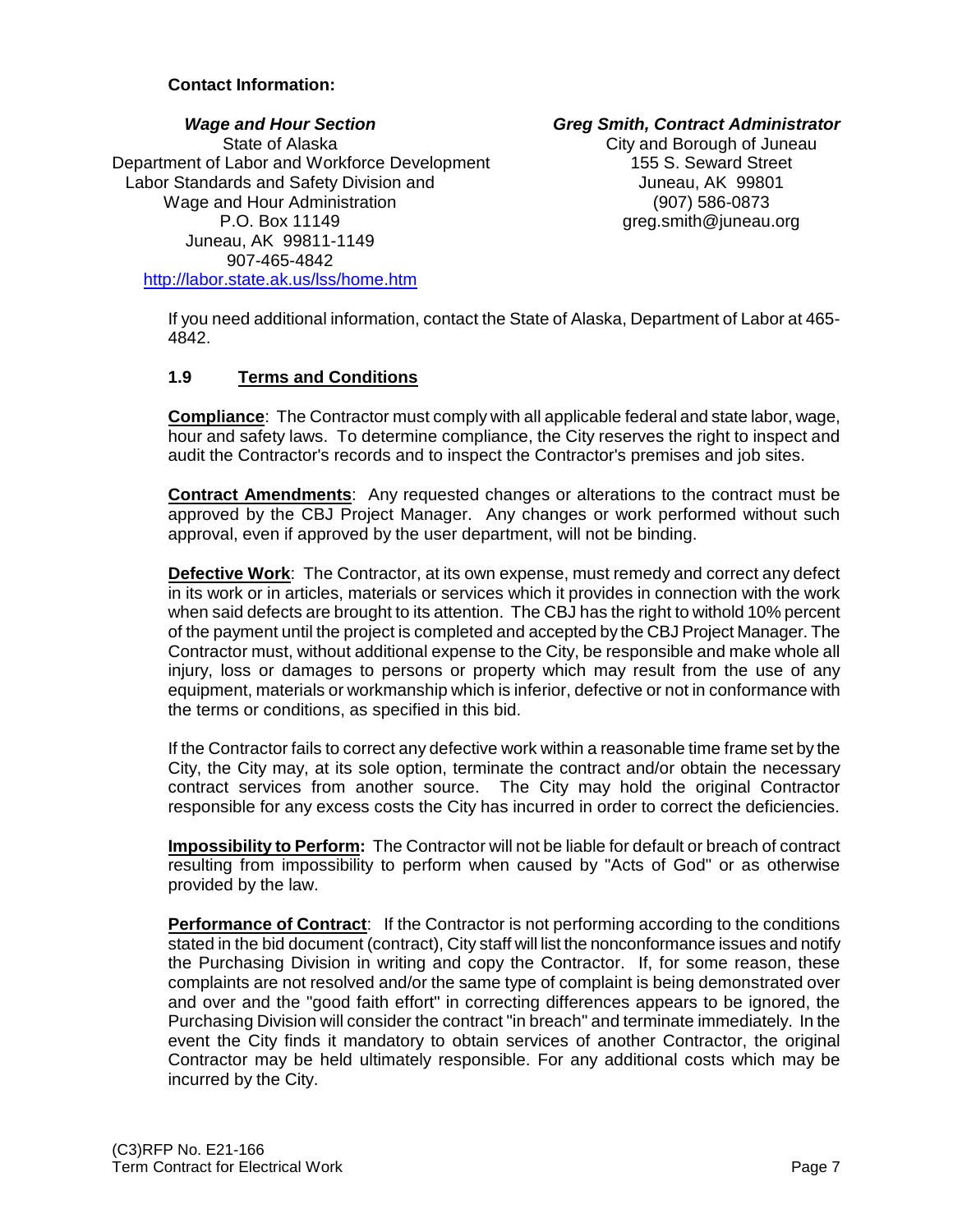**Permits, Laws and Taxes**: The Contractor must obtain all required permits (including building permits, if needed), licenses and bonds to comply with applicable municipal, state and federal laws, unless otherwise stated in the Project Agreement.

**Equal Employment Opportunity (EEO)**: The CONTRACTOR may not discriminate against any employee or applicant for employment because of race, religion, color, national origin, age, disability, sex, marital status, changes in marital status, pregnancy or parenthood. The CONTRACTOR shall post a notice setting out the provisions of this paragraph in a conspicuous place available to employees and applicants for employment.

The CONTRACTOR and each Subcontractor shall state in all solicitations and advertisements for employees to work on this Project, that it is an Equal Opportunity Employer and that all qualified applicants will receive consideration for employment without regard to race, religion, color, national origin, age, disability, sex, marital status, changes in marital status, pregnancy or parenthood.

The CONTRACTOR shall include the provisions of this EEO article in every contract relating to this Project and shall require the inclusion of these provisions in every agreement entered into for this Project, so that those provisions will be binding upon the CONTRACTOR and each Subcontractor.

#### **1.10 Performance Specifications**

#### 1.10.1 Types of Work

Scheduled Work During Business Hours. Regular business hours are from 8:00 am to 4:30 pm. Monday through Friday, excluding City holidays. The contractor will not begin work on any job until a Notice to Proceed has been issued. Work extending beyond regular business hours must be approved in writing by the CBJ Project Manager. All scheduled work shall be scheduled a minimum of 24 hours in advance.

- $\triangleright$  Scheduled Work During Non-Business Hours. The Contractor will not begin work on any job during non-business hours until a Notice to Proceed has been issued.
- Emergency or Non-Scheduled Work. This work may occur during regular business hours or non-business hours. The Contractor will not begin work on any job classified as emergency or non-scheduled work until a Notice to Proceed has been issued.

#### 1.10.2 Response Time

All projects shall require a signed proposal provided by the Contractor which includes a complete description of the work to be performed, written cost estimate and schedule of completion that includes all labor, materials and equipment costs. **An appointment to visit the job must be scheduled within 24 hours of the request from the CBJ Project Manager**. The City shall not be charged for the preparation of the proposal and cost estimate. Work is to begin and be completed within a reasonable timeframe, unless the CBJ Project Manager indicates that a longer response time is acceptable. A "reasonable time frame" implies that the work is to commence and be completed in an amount of time that is "reasonable" by industry standards and is acceptable to the City. If needed, the City will contact other vendors to determine/verify the industry standard.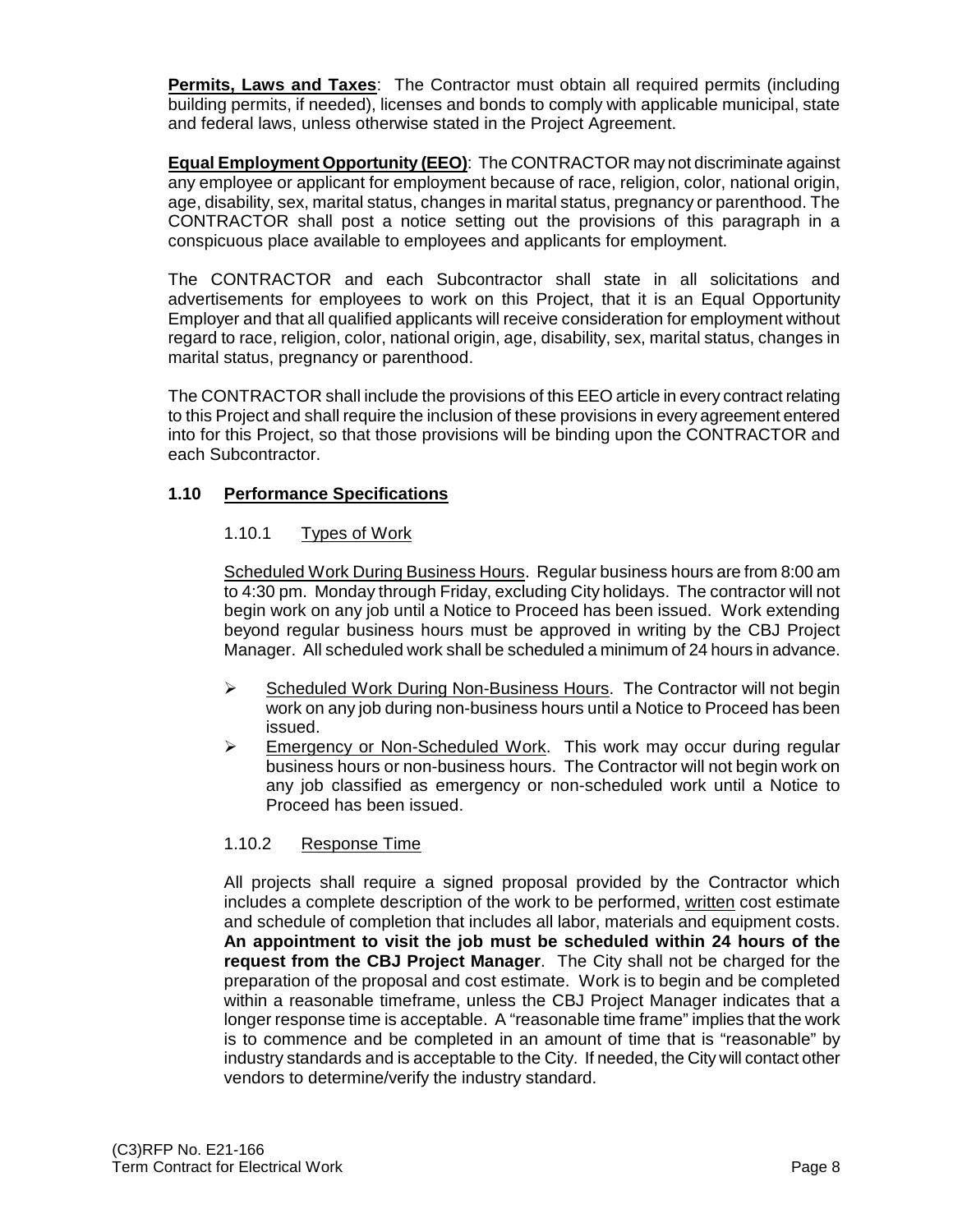#### **2.1 Pre-Proposal**

#### 2.1.1 Examination of the Request for Proposals

Proposers should carefully examine the entire Request for Proposals (RFP) and any addenda thereto, and all related materials and data referenced in the RFP. Proposers should become fully aware of the nature of the services requested and the conditions likely to be encountered in performing the services.

#### **2.2 Proposal Development**

#### 2.2.1 Confidentiality

The content of proposals will be kept confidential until the selection of the Contractor is publicly announced. All materials submitted in response to this RFP will become the property of the CBJ. One copy shall be retained for the official files of the Engineering Department and will become public record after announcement of the successful Proposer. The CBJ will not return proposals to the Proposer. The CBJ reserves the right to reject any or all proposals.

#### 2.2.2 Proposal Submission Process

Proposals are to be prepared in such a way as to provide a straightforward, concise delineation of the Proposer's capabilities to satisfy the requirements of this RFP. Emphasis should be concentrated on conformance to the RFP instructions, responsiveness to the RFP requirements, and on completeness and clarity of content.

This solicitation does not commit CBJ to select any Contractors for the requested services. All costs associated with the respondents' preparations and submission shall be the responsibility of the Proposer.

All proposals must be signed. A proposal may be signed by the Proposer or by an agent(s) only if the agent is an officer or a corporate representative authorized to sign contracts on the Proposer's behalf, a member of a partnership, or is properly authorized by a power of attorney or equivalent document. The name and title of the individual(s) signing the proposal must be clearly shown immediately below the signature. Proposals must be received in the number of copies stated in RFP cover letter not later than the date and time specified in the cover letter. All copies of the proposals must be under sealed cover and plainly marked. Proposals not received by the date and time specified in the cover letter will not be considered.

#### **3.0 PROPOSAL CONTENT REQUIREMENTS**

To achieve a uniform review process and obtain the maximum degree of comparability for the Selection Committee, proposals should be organized in the manner specified below.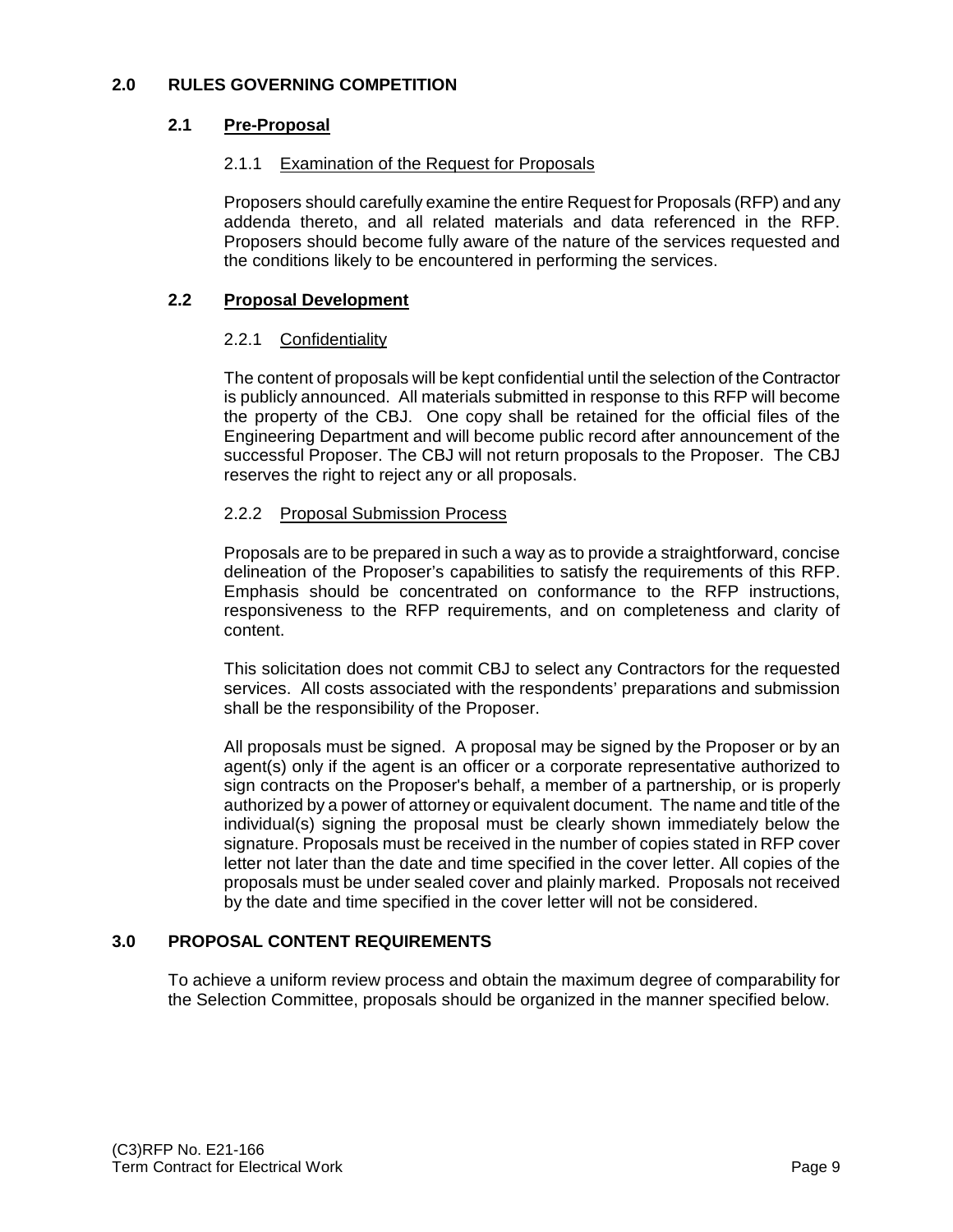#### **3.1 Title Page**

Show the Request for Proposals subject, the name of your firm, address, telephone numbers, name of contact person and date of submission.

#### **3.2 Table of Contents**

Clearly identify the materials by section and page number.

#### **3.3 Letter of Transmittal**

Limit to one or two printed pages.

- Give names of the person(s) who will be authorized to represent your firm, their title(s), address(es) and telephone number(s).
- The transmittal letter must be signed by a corporate officer who has authority to bind the firm.
- State whether the firm is a Juneau proposer.
- *Acknowledge receipt of all addenda.*

#### **3.4 Past Record of Performance**

- Provide general background information on the firm including specialized experience, capabilities, and unique qualifications in the field.
- **Provide references, proof of three years work experience in Southeast Alaska,** and evidence that firm meets minimum qualifications stated in section 1.3 of this RFP. Reference information should include companies worked for, specific contact persons and their phone numbers and locations within the last three years.

#### **3.5 Capacity of Firm**

- Discuss the Scope of Services and the firm's abilities to provide the desired services.
- Include a statement acknowledging the ability of the Contractor to meet potential project requirements for the variety of work listed in section **1.2 Scope of Services**.

#### **3.6 Hourly Rates and Mark-up**

In order to participate in this term contract, proposing firms must agree to work according to the labor rates, mark-up percentages, and general compensation terms included in *Appendix B of the attached Standard Term Contract*. Contractor must state in their proposal that they agree to these compensation terms.

#### **3.7 Licenses**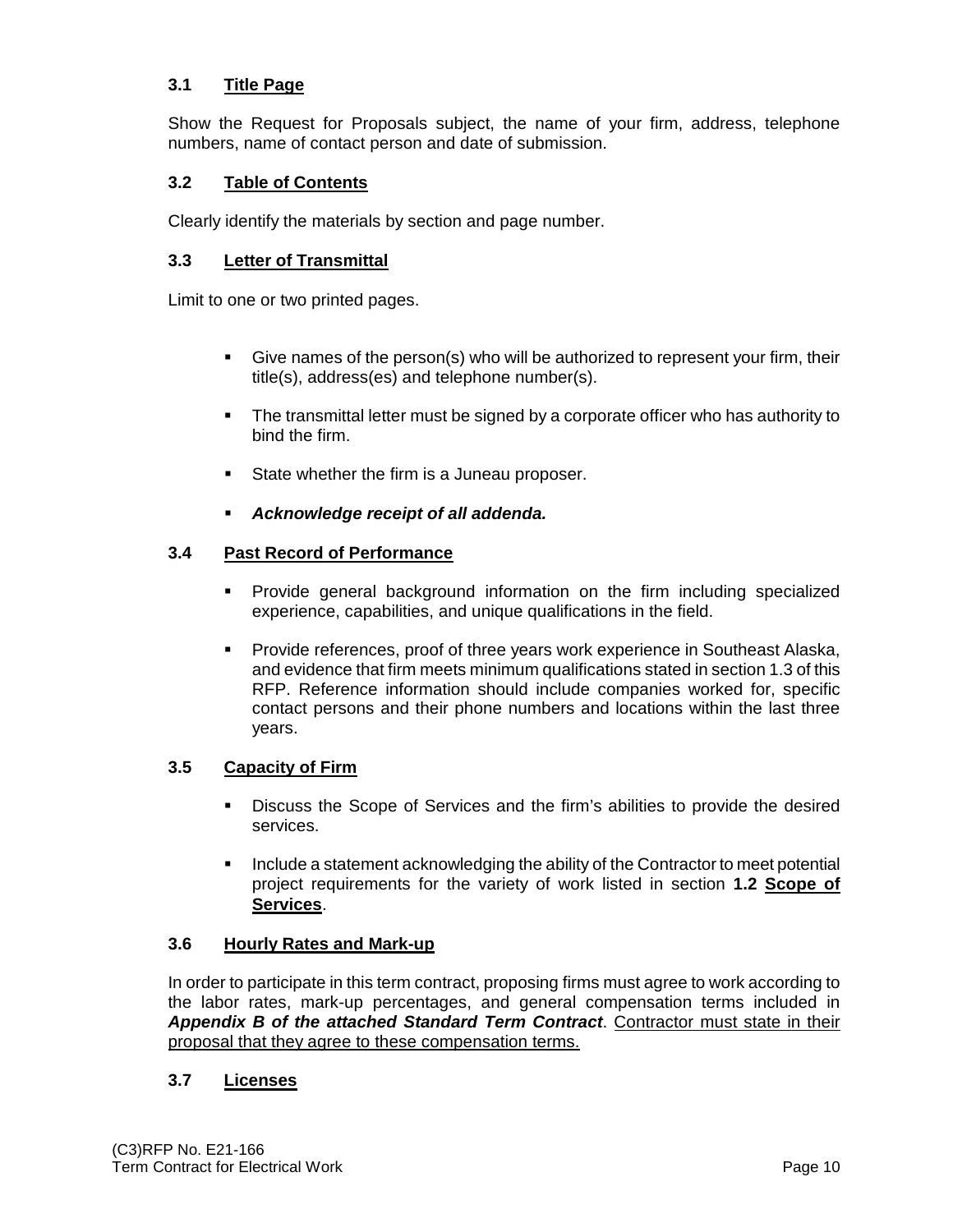The proposal must include a statement indicating that all necessary business and corporate licenses are currently held and must provide the license numbers. If all necessary licenses are not currently held, the proposal must indicate that the necessary applications have been made and that the firm is qualified for the licenses.

#### **4.0 EVALUATION OF PROPOSALS**

#### **4.1 Criteria**

Proposals will be evaluated and scored, using the criteria on the EVALUATION/RANKING page, found at the end of this document, in order to ascertain which proposals best meet the needs of the CBJ. The items to be considered during the evaluation and the associated point values are identified in 4.2 – Evaluation Date and the attached Evaluation/Ranking Sheet.

#### **4.2 Evaluation Data**

The Evaluation Data discussed below is presented in an effort to delineate what criteria will be used to score proposals. Please do not include a separate section in your proposal for Evaluation Data. Much of the information discussed and requested below should be included in the proposal as part of the Proposal Content Requirements discussed in SECTION 3.0 of this RFP.

#### 4.2.1 Past Record of Performance

Evaluation of the Proposer's experience with the CBJ and in Southeast Alaska will be made. CBJ will verify Proposers responsiveness to client work requests, ability to meet schedules, quality of work performed.

#### 4.2.2 Capacity of the Firm

Evaluation will be made on the Proposer's ability to perform the desired services. The proposal should discuss the ability to provide the variety of services including but are not limited to the items included in Section 1.2 Scope of Work.

#### 4.2.3 Hourly Rates

Hourly rates shall be awarded points according to the following formula:

Points Awarded=(Lowest Hourly Rates Total) X (Maximum Points for Hourly Rates) (Proposed Hourly Rates Total)

4.2.4 Mark-up on Materials and Subcontractors

Mark-up on materials shall be awarded points according to the following formula:

#### Points Awarded=(Lowest Mark-up Percentage) X (Maximum Points for Mark-up) (Proposed Mark-up Percentage)

4.2.5 Established Juneau bidder according to SECTION 7.0.

#### **4.3 Evaluation Process**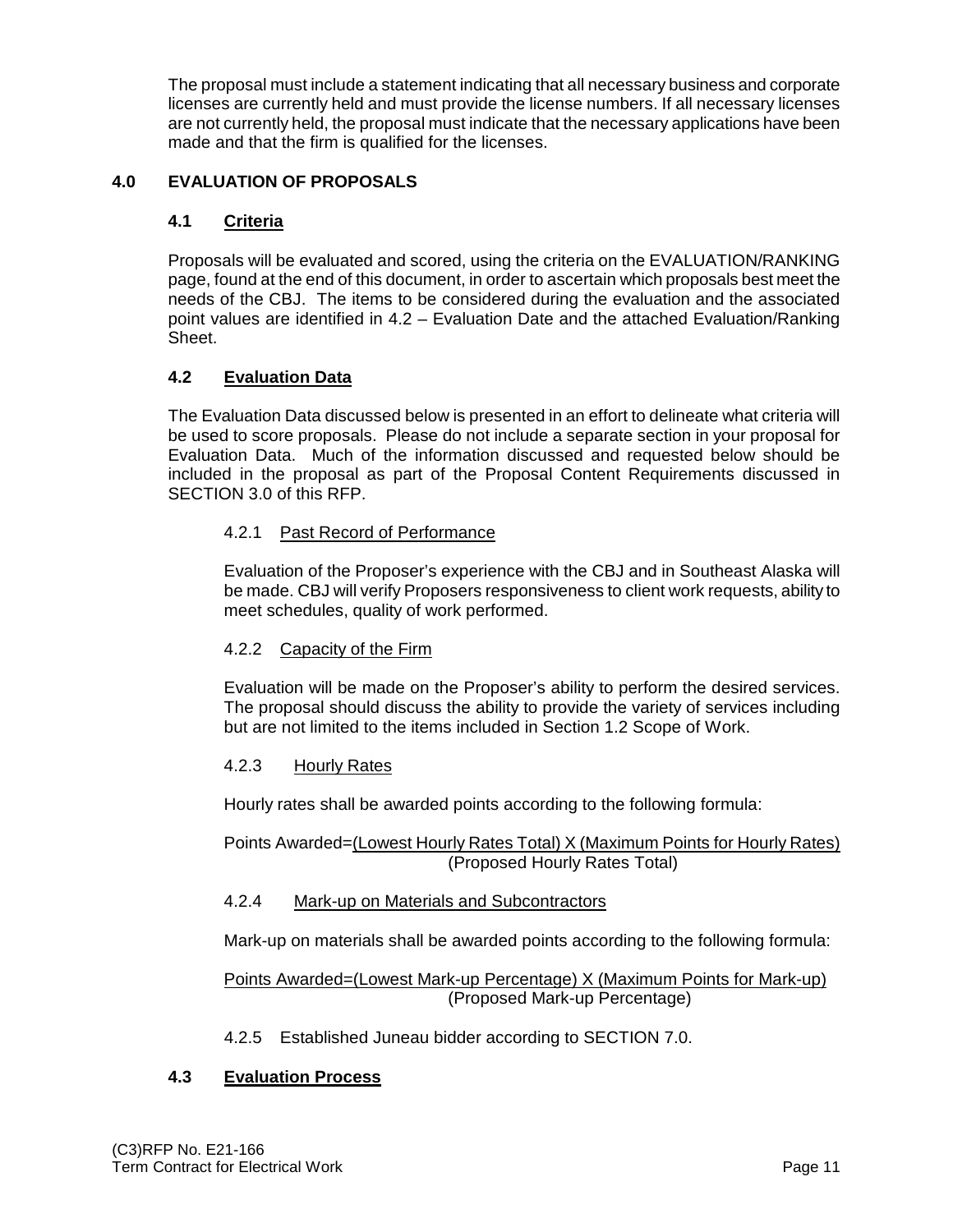Evaluation of the proposals will be performed by a committee selected by CBJ.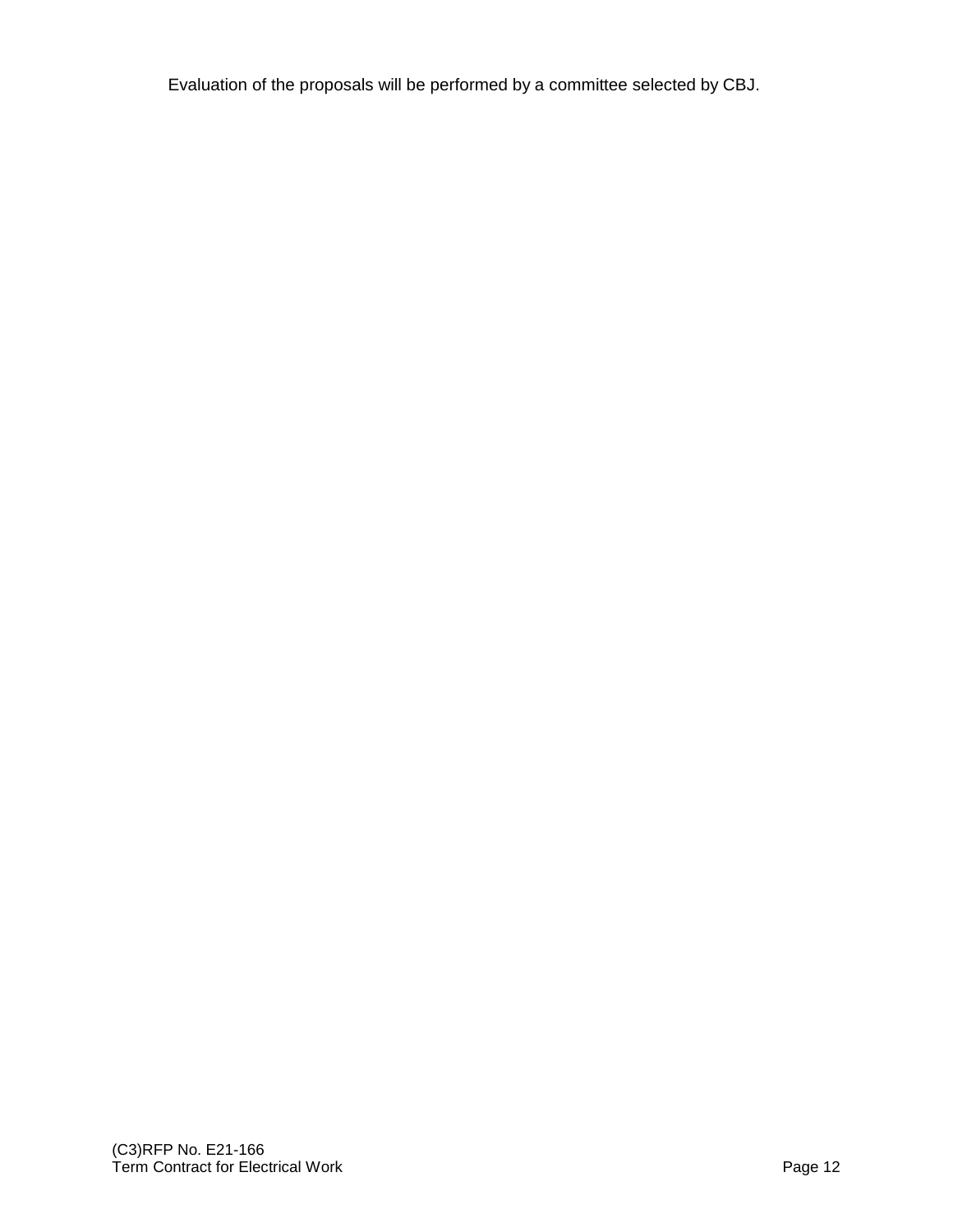#### **5.0 SELECTION AND AWARD PROCESS**

The proposals are individually scored by the Selection Committee. The reviewers' scores are then ranked according to the individual scores, with the highest score given a ranking value of one. The rankings are then determined. The lowest numerical rankings will be used to determine the successful term contract Contractors.

The numerical rankings will be used to establish the rotation sequence for individual project award. The Proposers ranked 1, 2, 3, and 4 will be asked to enter into a term contract with the CBJ.

Proposal evaluation results are anticipated to be announced within 15 calendar days of the submission date, although all offers must be complete and irrevocable for 60 days following the submission date.

Award of a term contract, if made, will be to the responsible proposers selected in accordance with the criteria described in SECTION 4 of this RFP.

The CBJ reserves the right to award term contracts solely on the basis of written proposals and reserves the right to award term contracts to the successful firms without further discussion.

#### **6.0 INSURANCE REQUIREMENTS**

Insurance requirements are described in Appendix C of Attachment 1 – Sample Term Contract.

#### **7.0 JUNEAU PROPOSER**

Juneau Proposer points shall be awarded if the Proposer is determined to be a "Juneau proposer" meeting the criteria of CBJ's Purchasing Ordinance 53.50, section 53.50.010. CBJ Ordinance 53.50 can be viewed electronically at the following internet address: http://www.juneau.org/law/code/code.php. *Note: This criteria for meeting Juneau Proposer requirements have changed. Among other requirements, a Proposer must be in Good Standing with the CBJ Finance Department at the time a proposal is submitted. Please review the new requirements and contact the CBJ Engineering Department or Purchasing Division with any questions.*

A paper copy of the CBJ Purchasing Ordinance is available upon request from the CBJ Engineering Department or Purchasing Division.

#### **8.0 PROPOSER WITH DISABILITIES**

Proposer with disabilities points shall be awarded if Proposer is determined to be a "proposer with disabilities" meeting the criteria of CBJ's Purchasing Ordinance 53.50, section 53.50.010 and section 53.50.060 (e), paragraph 2. CBJ Ordinance 53.50 can be viewed electronically at the following internet address: http://www.juneau.org/law/code/purchasing.pdf

A paper copy of the CBJ Purchasing Ordinance is available upon request from the CBJ Engineering Department.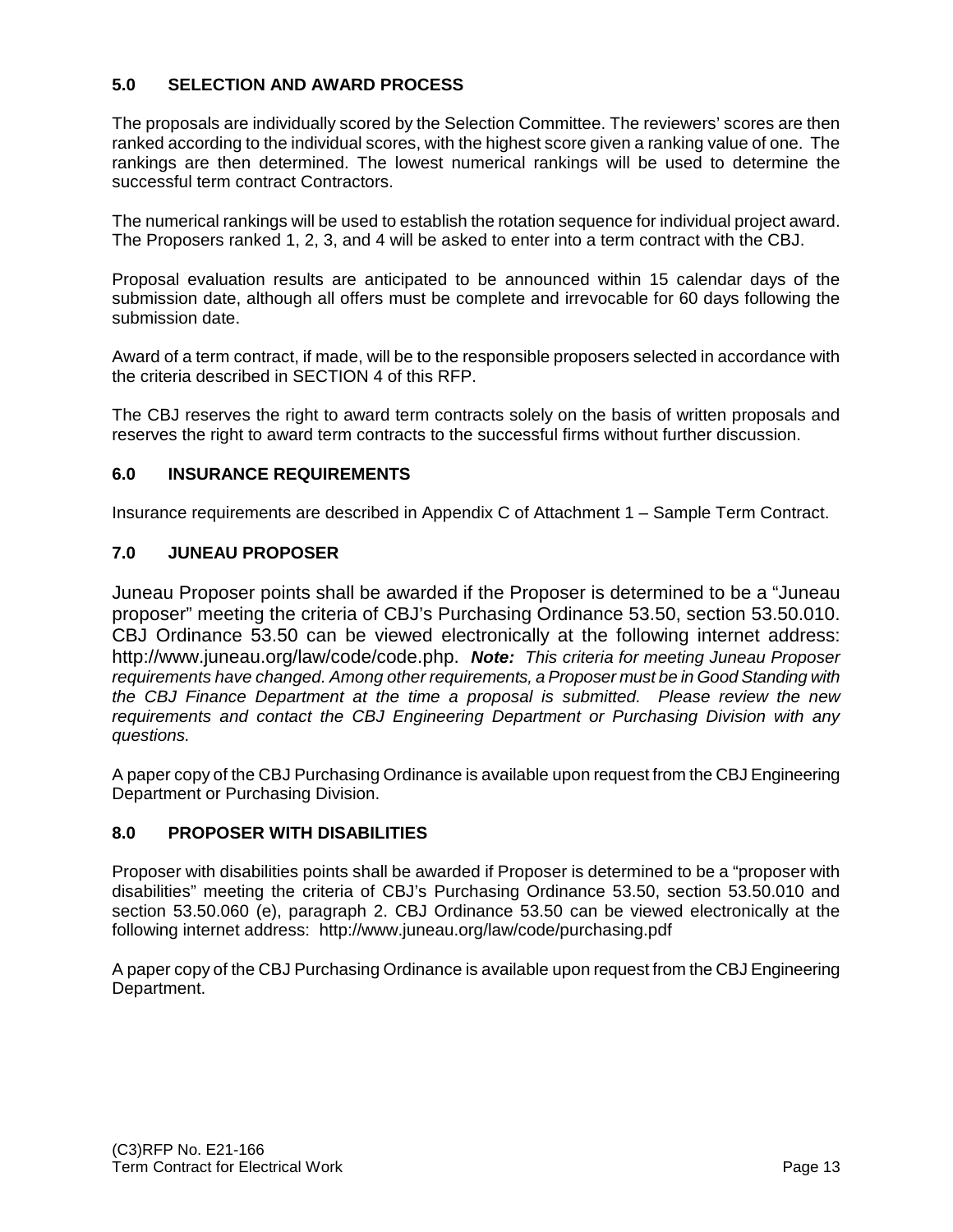#### **9.0 PROTESTS**

The protest period begins with the posting of a notice of apparent successful proposer, in the CBJ Purchasing Division, and expires at the close of the next business day.

Protests shall be executed in accordance with CBJ Ordinance 53.50.062 PROTESTS and 53.50.080 ADMINISTRATION OF PROTEST. Copies of the ordinances describing protest procedures are available from the CBJ Purchasing Division, 155 South Seward Street, Juneau, Alaska. Questions concerning protests or protest procedures should be directed to the CBJ Purchasing Officer, at 586-5258. CBJ Ordinance 53.50 can be viewed electronically at the following Internet address: http://www.juneau.org/law/code/purchasing.pdf.

#### **10.0 JUNEAU BUSINESS SALES TAX AND PERSONAL PROPERTY TAX**

Vendors/merchants conducting business within the City are required by law to register with, and periodically report to, the City for sales and property taxes. Consultants and Subconsultants must be in good standing with the City prior to award, and prior to any contract renewal and in any event no later than five business days following notification by the City of intent to award or renew. **Good standing** means: all amounts owed to the City are paid in full, including Confession of Judgments; and vendor/merchant is current in reporting (sales tax filings, business personal property declarations). Failure to meet these requirements, if so subject, shall be cause for rejection of your proposal and/or contract renewal. To determine if your business is in good standing, or for further information, contact the City Finance Department's Sales Tax Division, at (907) 586-5265, concerning sales tax and/or Treasury Division, at (907) 586-5268, concerning business personal property and real property tax. *Note: Juneau Proposer preference has requirements regarding a firm's good standing with the City at the time a proposal is submitted. Please review Section 7.0 above, as well as the Purchasing Code cited.*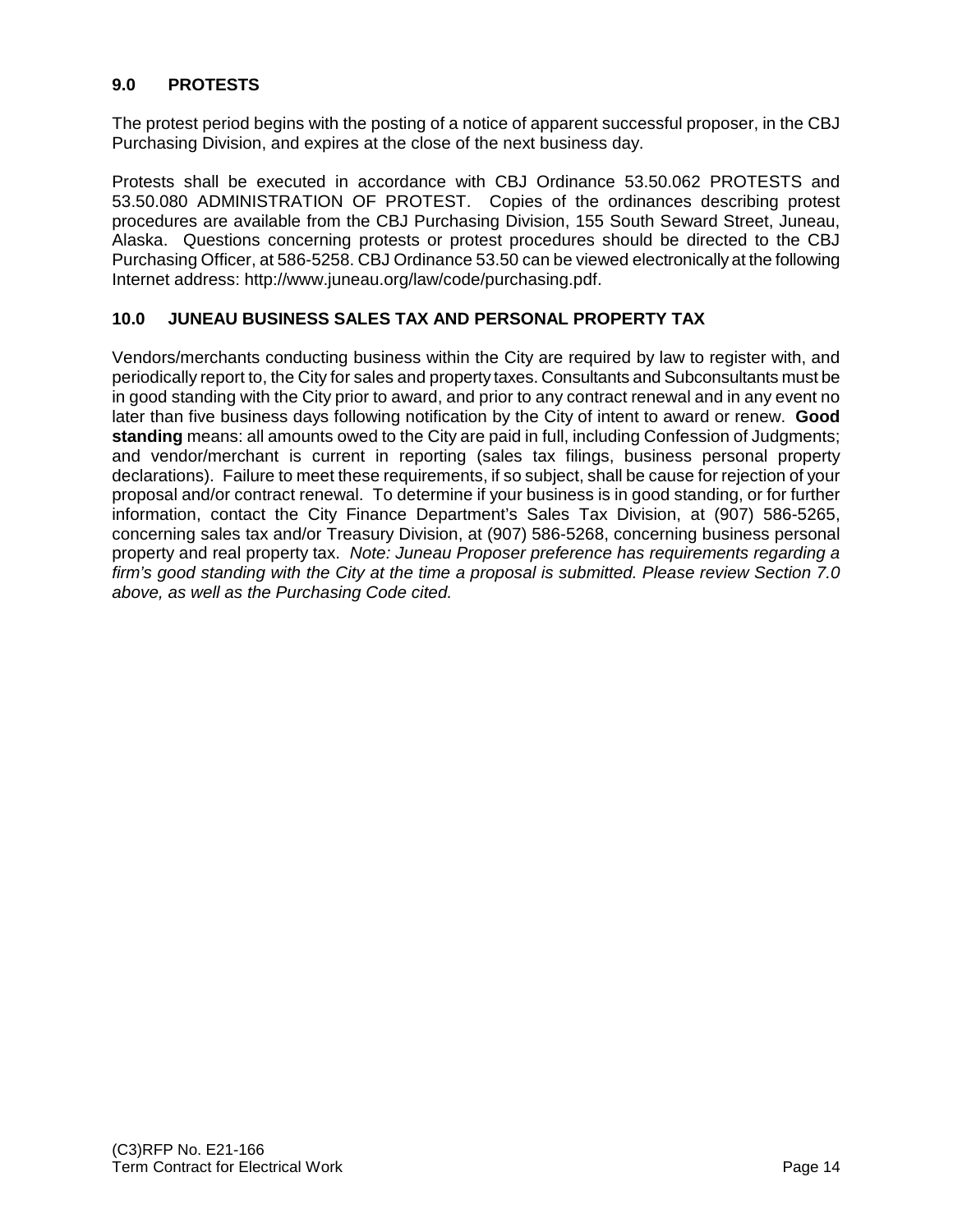#### **HOURLY RATE AND MARK-UP SCHEDULE CBJ TERM CONTRACT FOR ELECTRICAL WORK RFP E18-164**

### **COMPANY NAME:**

#### **Hourly Rates**

| Item | <b>Description</b>                                                                     | Price per Hour |  |
|------|----------------------------------------------------------------------------------------|----------------|--|
| 1.   | Journeyman Rate (Normal Working Hours, 8:00a.m.<br>to 4:30p.m., Monday through Friday) | \$             |  |
| 2.   | Apprentice Rate (Normal Working Hours, 8:00a.m.<br>to 4:30p.m., Monday through Friday) | \$             |  |
| 3.   | Journeyman Rate (Scheduled<br>Evening/Weekend/Holiday Hours)                           | \$             |  |
| 4.   | Apprentice Rate (Scheduled<br>Evening/Weekend/Holiday Hours)                           | \$             |  |
| 5.   | Journeyman Overtime Rate                                                               | \$             |  |
| 6.   | <b>Apprentice Overtime Rate</b>                                                        | \$             |  |
|      | Total                                                                                  | \$             |  |

#### **Markup – Materials - No higher than 10%**

|    | Percentage markup on materials      | %    |
|----|-------------------------------------|------|
| ົາ | Subcontract Markup - *All inclusive | $\%$ |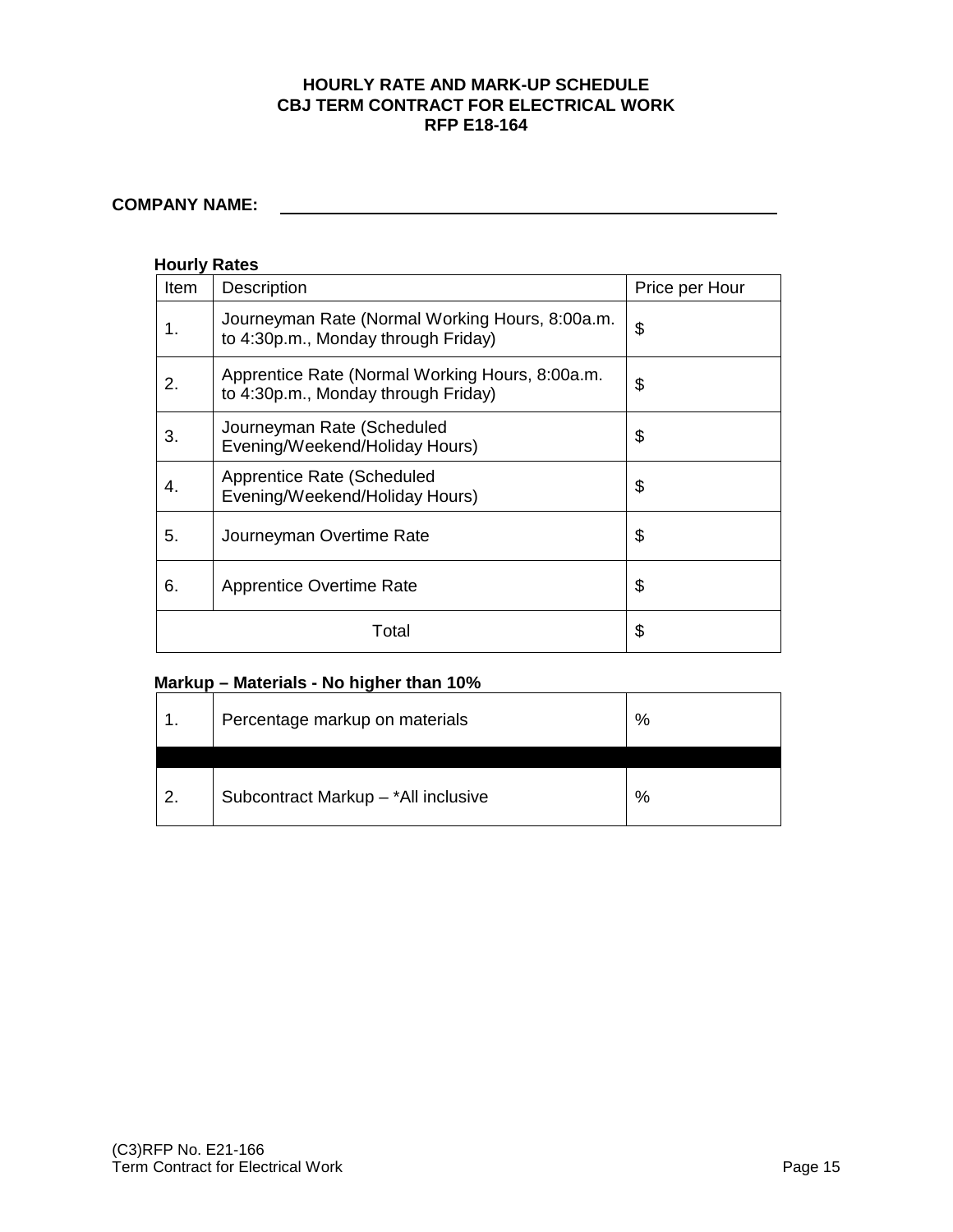#### **EVALUATION/RANKING**

**CONTRACTOR: \_\_\_\_\_\_\_\_\_\_\_\_\_\_\_\_\_\_\_\_\_\_\_\_\_\_\_\_\_\_\_\_\_\_\_** 

| <b>SCORED BY:</b><br>DATE:                                                                 |                                                                                  |                                  |              |  |
|--------------------------------------------------------------------------------------------|----------------------------------------------------------------------------------|----------------------------------|--------------|--|
|                                                                                            |                                                                                  | <b>POINTS AWARDED</b>            |              |  |
|                                                                                            |                                                                                  | <b>Points</b><br><b>Possible</b> | <b>Score</b> |  |
| 4.2.1.                                                                                     | Past record of performance on contracts with the CBJ and in<br>Southeast Alaska. | $0 - 30$                         |              |  |
| 4.2.2.                                                                                     | Capacity of firm to perform the services.                                        | $0 - 15$                         |              |  |
| The Contract Administrator will assign points for criteria 4.2.3 through<br>4.2.6., below. |                                                                                  |                                  |              |  |
|                                                                                            |                                                                                  | <b>Subtotal</b>                  |              |  |
| 4.2.3                                                                                      | Hourly rates for regular working hours.                                          | $0 - 25$                         |              |  |
| 4.2.4                                                                                      | Mark-up on materials and subcontractor                                           | $0 - 20$                         |              |  |
| 4.2.5                                                                                      | Firm meets Juneau proposer requirements.                                         | 0 or 10                          |              |  |
|                                                                                            | <b>TOTAL POINTS</b>                                                              | 100                              |              |  |
|                                                                                            | <b>INDIVIDUAL RANKING</b>                                                        |                                  |              |  |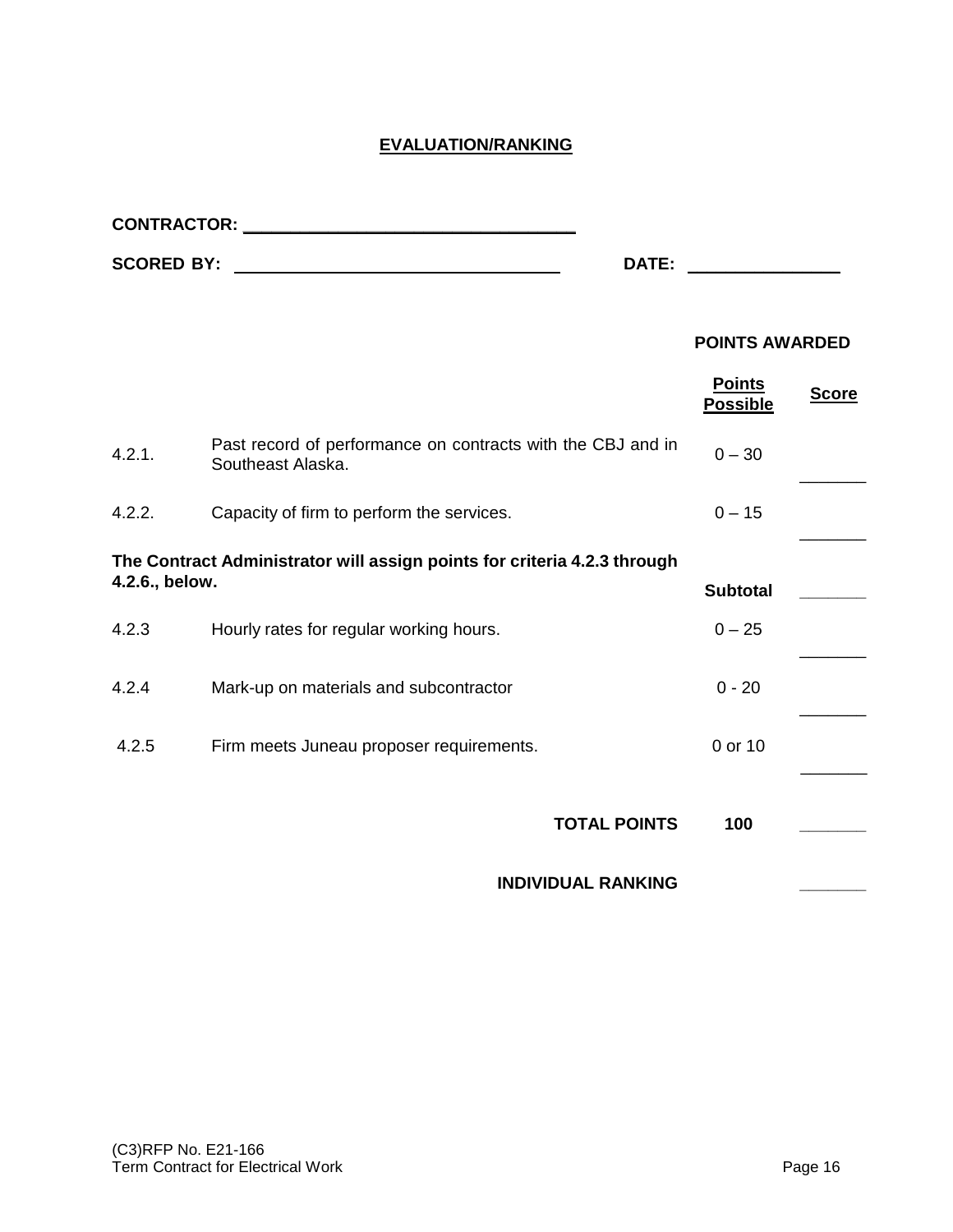

#### **ATTACHMENT 1 – STANDARD CONTRACT**

#### **SERVICES CONTRACT Term Contract for Electrical Work Contract No. RFP E21-166**

| <b>This Agreement</b> is entered into by and between the City and Borough of Juneau, Alaska ("City"), |     |             |  |                 |       |         |     |
|-------------------------------------------------------------------------------------------------------|-----|-------------|--|-----------------|-------|---------|-----|
|                                                                                                       | and |             |  |                 | whose | address | IS. |
|                                                                                                       |     | phone & fax |  | ("Contractor"). |       |         |     |

#### *Witnesseth:*

- **Whereas,** the City desires to engage the Contractor for the purpose of rendering certain professional services, and
- Whereas, the Contractor represents that it is in all respects licensed and qualified to perform such services;

*Now, Therefore, the parties/agree as follows:* 

1. **CONTRACTUAL RELATIONSHIP.** The parties intend that an independent Contractor/City relationship will be created by this Contract. City is interested only in the results to be achieved, and the conduct and control of the work will lie solely with the Contractor. Contractor is not considered to be an agent or employee of City for any purpose, and the employees of Contractor are not entitled to any benefits that City provides for City's employees. It is understood that the City does not agree to use the Contractor exclusively. It is further understood that the Contractor is free to contract for similar services to be performed for others while it is under  $\epsilon$  on tract with the City.

2. SCOPE OF SERVICE. The Contractor shall carry out in a professional and prudent manner all of the services required by the Contract. These services include  $\alpha$  of the services described in Appendix A. Contractor will diligently proceed with the Scope of Services, and will provide such services in a timely manner.

#### **3. PERSONNEL, EQUIPMENT, SUPPLIES, AND LICENSES.**

- (A) Except as noted in Appendix A, the Contractor represents that it has or will secure at its own expense all personnel, equipment, and supplies required in performing the services under this Contract.
- (B) All of the services required hereunder will be performed by the Contractor or under its supervision.
- (C) None of the work or services covered by this Contract shall be subcontracted without prior written approval of the City.
- (D) Contractor warrants that it is fully licensed under all applicable local, state, and federal laws to perform the services to be provided hereunder.

**4. TIME OF PERFORMANCE.** The term of this contract will be in effect from the date it is executed and will automatically renew through December 31, 2023, unless either party elects to terminate the contract.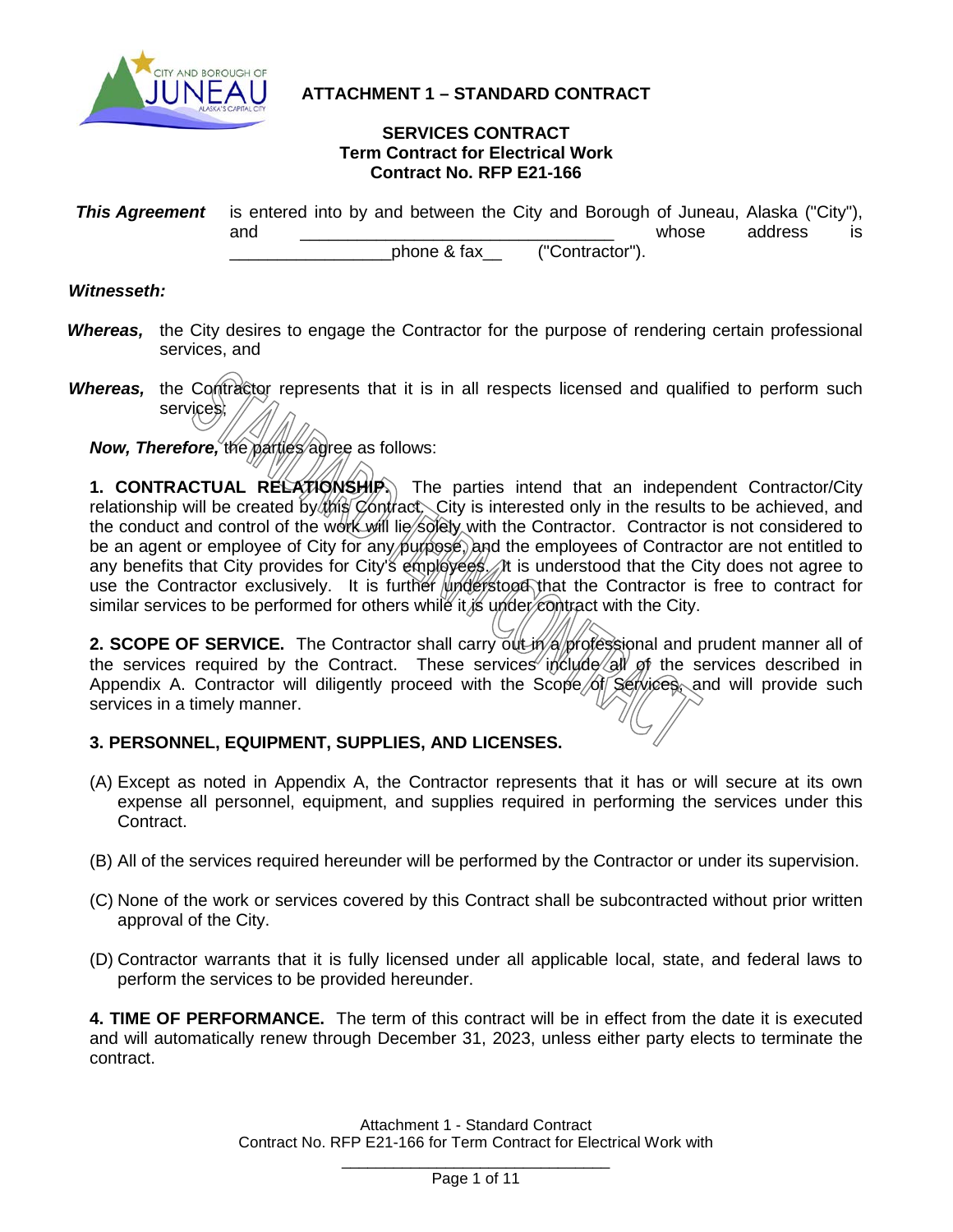The services of the Contractor are to commence as soon as practicable after the execution of any Project Agreement issued pursuant to this Contract and shall be completed no later than the time specified in the Project Agreement. No Project Agreements shall be executed after this contract has expired.

**5. REPORTING.** Except as authorized within Appendix A, the City's primary representative for this Contract shall be Greg Smith. The City Manager shall be an alternate representative. The City shall not be liable for Contractor's expenses incurred in reliance on directions received from any other municipal officer or employee. The Contractor's representative shall be

Reliance by the City on representations by any other person shall be at the City's own risk.

**6. COMPENSATION.** The City agrees to pay the Contractor according to the schedule attached as Appendix B. The Contractor's estimated fee schedule is attached to Appendix B.

**7. TERMINATION OF CONTRACT FOR CAUSE.** If, through any cause, except causes beyond the control of the Contractor, the Contractor shall fail to fulfill in a timely and proper manner its obligations under this Contract; or if the Contractor shall violate any of the covenants, agreements, or stipulations of this Contract, the City shall have the right to terminate this Contract by giving written notice to the Contractor of such termination) and specifying the effective date thereof, at least ten days before the effective date of such termination. An that event, all finished or unfinished documents, or other data, in whatever form, prepared by the Contractor under this Contract shall, at the option of the City, become its property, and the Contractor shall be entitled to receive just and equitable compensation for any satisfactory work completed on such documents and materials, not to exceed the Contract amount.

**8. TERMINATION FOR CONVENIENCE OF CITY.** The City may terminate this Contract at any time by giving written notice to the Contractor of such *termination* and specifying the effective date thereof, at least thirty days before the effective day of such *termination*. In that event, all finished or unfinished documents and other materials as described in paragraph  $\frac{1}{4}$  above shall, at the option of the City become its property, and the Contractor will be paid an amount not to exceed the sum set forth in Appendix B for work satisfactorily completed on or before the date of termination, less payments of compensation previously made.

9. CONTRACT AGREEMENT. All parties mutually agreed to the terms of this Contract. The Contract should not be construed in favor of or against any party. This Contract contains the entire agreement between the parties; there are no other promises, terms, conditions, or obligations other than those contained herein; and this Contract shall supersede all previous communications, representations or agreements, either oral or written, between the parties.

**10. CHANGES.** The City may, from time to time, require changes in the scope of services to be performed under this Contract. Such changes, including any increase or decrease in the amount of the Contractor's compensation, must be mutually agreed upon in writing before they will be regarded as part of this Contract.

**11. EQUAL EMPLOYMENT OPPORTUNITY.** The Contractor will not discriminate against any employee or applicant for employment because of race, color, religion, sex, or national origin.

**12. CONFLICTS OF INTEREST.** Contractor agrees that no officer of the City who has exercised or will exercise any authority over the specifications, procurement, supervision or payment for this Contract, and no family member, has had or will have any direct or indirect financial interest in this Contract. If the Contractor learns of any such interest, the Contractor shall without delay inform the City Attorney or one of the officers specified in Paragraph 5.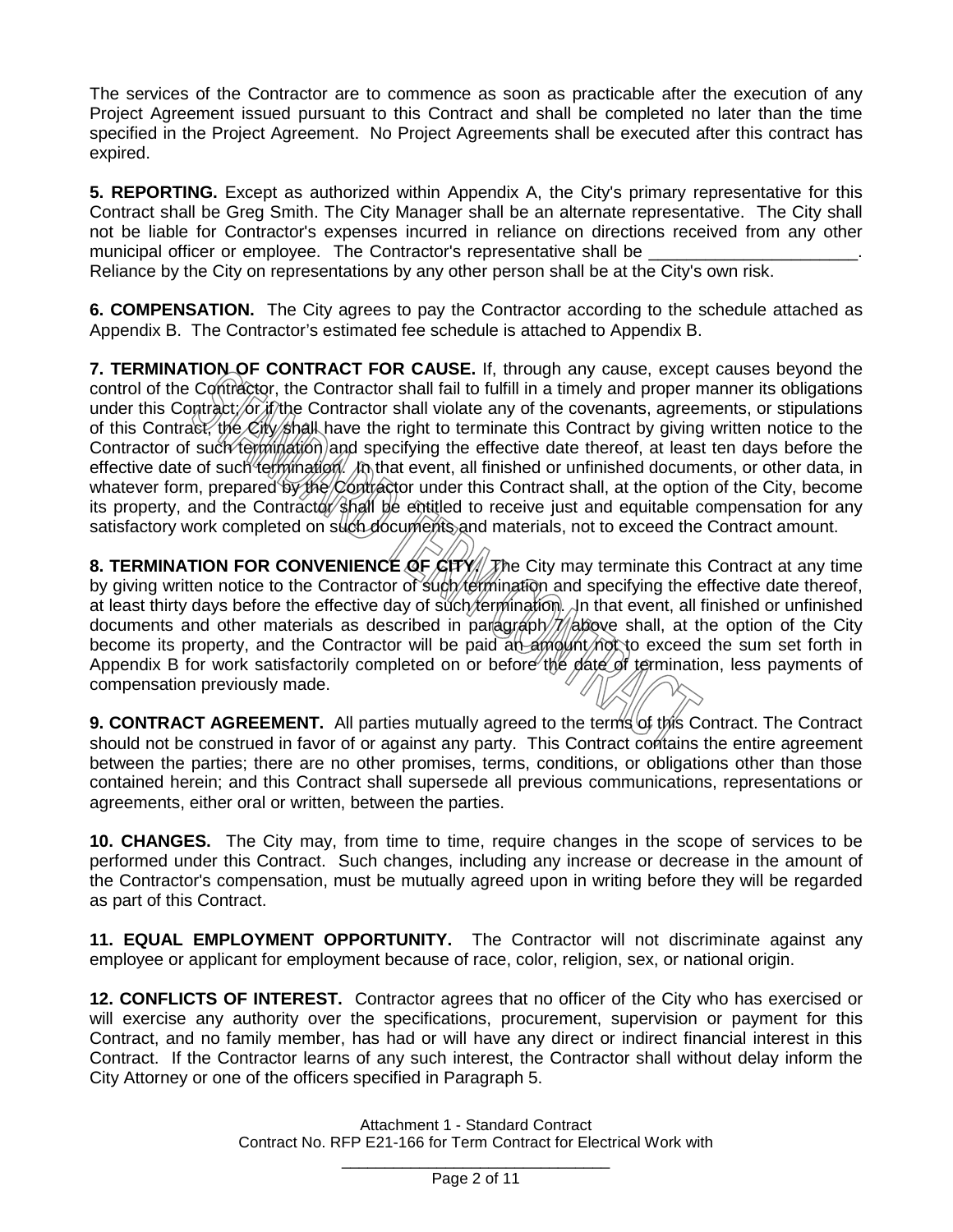**13. ETHICS.** Contractor shall discharge its duties fairly, impartially and maintain a standard of conduct that competently serves the City and the interests of the City. Contractor shall at all times exercise unbiased judgement when performing its duties under this contract.

**14. PUBLIC RELATIONS.** Contractor shall issue press releases, respond to press inquiries, make public speeches, appear on broadcast media or otherwise engage in public relations regarding the project only with the specific approval of the CBJ Project Manager.

**15. ELECTED OFFICIALS.** The Contractor shall respond to project-related inquiries from elected officials by providing impartial, factual information, but shall not initiate contact or attempt to persuade an elected official to agree with any viewpoint or to take any official action. The Contractor will promptly notify the Project manager of any request by an elected official for project-related information.

**16. ASSIGNABILITY.** The Contractor shall not assign any interest in this Contract and shall not transfer any interest in the same without the prior written consent of the City; however, claims for money due  $o<sub>k</sub>$  to become due to the Contractor from the City under this Contract may be assigned to a bank, trust company/ of ather financial institution without approval. Notice of any such assignment or transfer shall be furnished promptly to the City.

**17. RECORDS.** During performance and after termination of this Contract, each party shall make available to the other party for inspection and copying, all records, whether external or internal, having any relevance to this Contract.

**18. INSURANCE REQUIREMENTS.** The Contractor shall secure and maintain insurance for the risks and in the amounts specified in Appendix  $\mathfrak{C}$ , prior to execution of any Project Agreements. For all insurance except for professional liability insurance, the  $\&$  ontractor and its insurance carrier waive subrogation against the City.

**19. INDEMNIFICATION AND HOLD HARMLESS.** The Contractor agrees to defend, indemnify, and hold harmless CBJ, its employees, and authorized representatives, with respect to any action, claim, or lawsuit arising out of or related to the Contractor's negligent performance of this contract without limitation as to the amount of fees, and without limitation as to any damages, cost or expense resulting from settlement, judgment, or verdict, and includes the award of any attorney's fees even if in excess of Alaska Civil Rule 82. This indemnification agreement applies to the fullest extent permitted by law, meaning that if there is a claim of, or liability for, a joint act, error, or omission of the contractor and the CBJ, the indemnification, defense, and hold harmless obligation of this provision shall be apportioned on a comparative fault basis. This agreement is in full force and effect whenever and wherever any action, claim, or lawsuit is initiated, filed, or otherwise brought against CBJ relating to this contract. The obligations of Contractor arise immediately upon actual or constructive notice of any action, claim, or lawsuit. CBJ shall notify Contractor in a timely manner of the need for indemnification, but such notice is not a condition precedent to Contractor's obligations and may be waived where the Contractor has actual notice.

**20. CHOICE OF LAW; JURISDICTION.** This Contract shall be governed by the laws of the State of Alaska. Jurisdiction shall be in the State of Alaska, First Judicial District.

**21. SUCCESSORS.** This Contract shall be binding upon the successors and assigns of the parties.

**22. PRECEDENCE OF DOCUMENTS.** In the event of a conflict between the provisions of this document and its appendices, the order of precedence shall be this document, Appendix A, Appendix B and Appendix C.

> Attachment 1 - Standard Contract Contract No. RFP E21-166 for Term Contract for Electrical Work with \_\_\_\_\_\_\_\_\_\_\_\_\_\_\_\_\_\_\_\_\_\_\_\_\_\_\_\_\_\_\_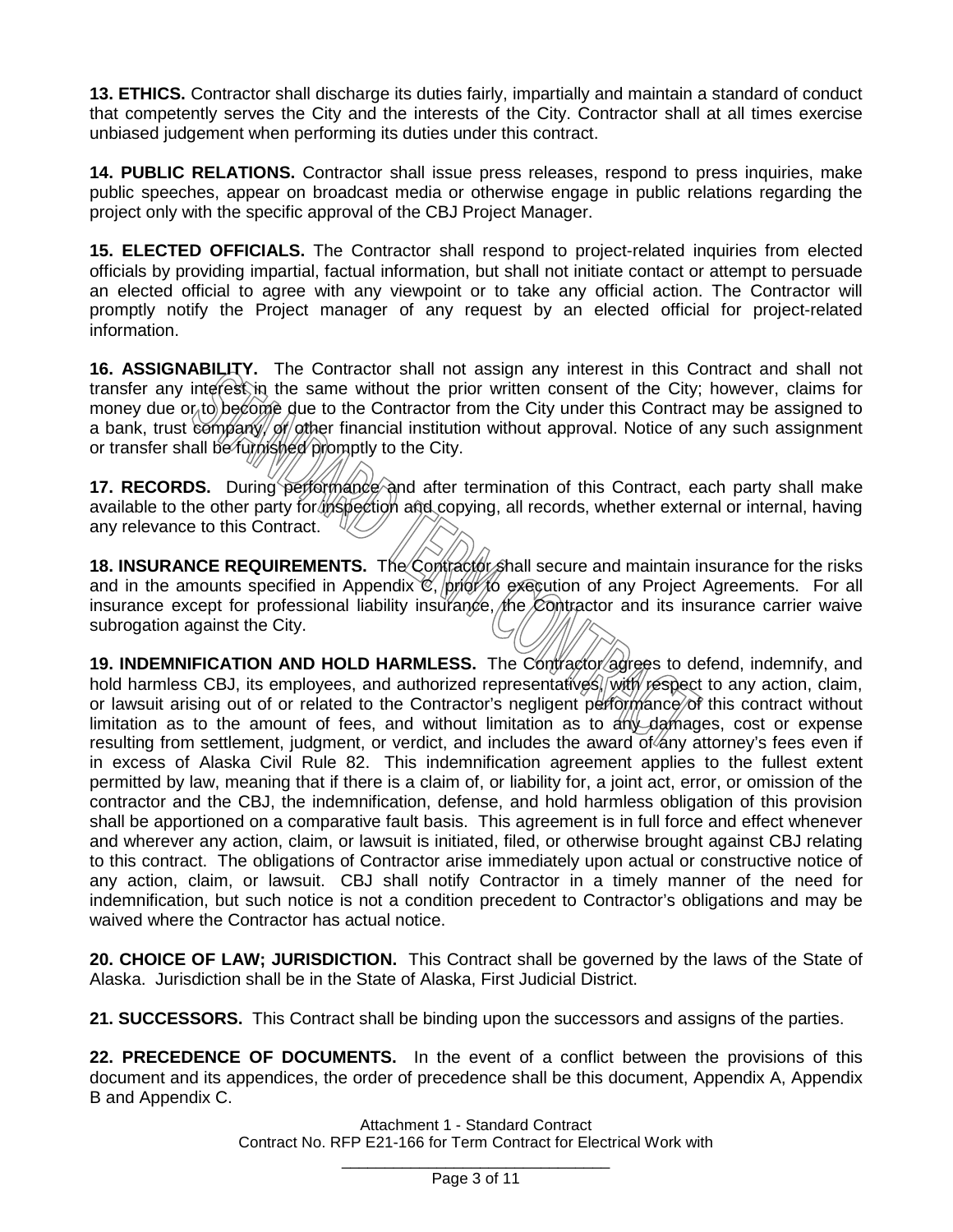#### **23. ALASKA STATUTE 36 (LITTLE DAVIS-BACON) REQUIREMENTS**

The following will apply if work exceeds \$25,000 and employees or subcontractors are hired to perform the work.

State of Alaska, Department of Labor, Laborers' and Mechanics' Minimum Rates of Pay, AS 36.05.010 and AS 36.05.050, Wage and Hour Administration Pamphlet No. 600, the latest edition published by the State of Alaska, Department of Labor inclusive, are made a part of this contract by reference.

The CONTRACTOR is responsible for contacting the Alaska Department of Labor to determine compliance with current regulations.

Correspondence regarding Title 36 requirements may be submitted electronically or paper copies can be submitted  $\sqrt{6}$ , mail. To submit Title 36 documents electronically, go to [https://myalaska.state.ak.us/home/app.](https://myalaska.state.ak.us/home/app) If filing electronically, submit certified payrolls to ADOL at the website above and email a copy of all certified payrolls to Greg Smith at the email address below. If Contractor elects to submit paper copies, they should be submitted to the physical addresses below.

**Within 10 Days of "Notice of Award/Notice to Proceed"** make a list of **all** Subcontractors. Include their name, address, phone, estimated subcontract amount, and estimated start and finish dates. Send this list to the Wage and Hour Section (contact information below).

Certified Payrolls must be submitted every weeks. Before the second Friday, each CONTRACTOR and Subcontractor must file Certified Payrolls with Statements of Compliance for the previous two weeks. Indicate "Start" on your first payrolf, and "Final" on your last payroll for this Project.

As part of the **final payment request package,** CONTRACTOR must submit a "NOTICE OF COMPLETION OF PUBLIC WORKS" form signed by ADOL personnel.  $\mathbb{A}$ MD

Employment Security Tax Clearance for the Contractor and each Subcontractor from Alaska Department of Labor, Juneau Field Tax Office.

#### **Contact Information:**

*Wage and Hour Section Greg Smith, Contract Administrator* State of Alaska City and Borough of Juneau Department of Labor and Workforce Development 155 S. Seward Street Labor Standards and Safety Division and and Juneau, AK 99801 Wage and Hour Administration (907) 586-0873 P.O. Box 11149 **greg.smith@juneau.org** Juneau, AK 99811-1149 907-465-4842 http://labor.state.ak.us/lss/home.htm

If you need additional information, contact the State of Alaska, Department of Labor at 465-4842.

Attachment 1 - Standard Contract Contract No. RFP E21-166 for Term Contract for Electrical Work with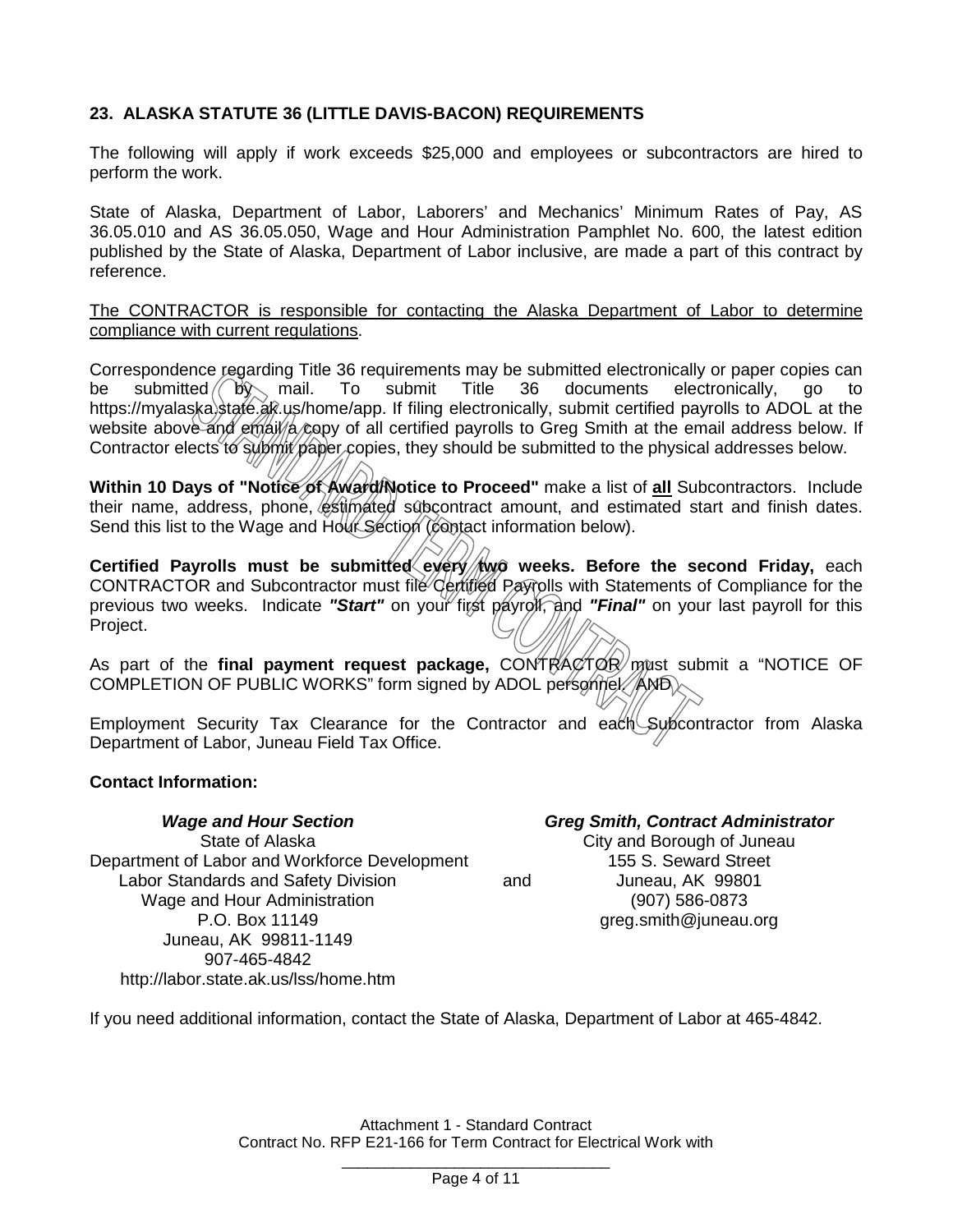#### **24. ADDITIONAL TERMS AND CONDITIONS**

Defective Work: The Contractor, at its own expense, must remedy and correct any defect in its work or in articles, materials or services which it provides in connection with the work when said defects are brought to its attention within one year of completion of the work. The CBJ has the right to withhold 10% percent of the payment until the project is completed and accepted by the CBJ Project Manager. The Contractor must, without additional expense to the City, be responsible and make whole all injury, loss or damages to persons or property which may result from the use of any equipment, materials or workmanship which is inferior, defective or not in conformance with the terms or conditions, as specified in this bid.

If the Contractor fails to correct any defective work within a reasonable time frame set by the City, the City may, at its sole option, terminate the contract and/or obtain the necessary contract services from another source. The City may hold the original Contractor responsible for any excess costs the City has incurred in order to correct the deficiencies.

Permits, Laws and  $\bar{f}$  axes: The Contractor must obtain all required permits (including building permits, if needed), licenses and bonds to comply with applicable municipal, state and federal laws, unless otherwise stated in a Project Agreement issued under this contract.

Compliance: The Contractor must comply with all applicable federal and state labor, wage, hour and safety laws. To determine  $\sqrt{\omega}$  m  $\omega$  the City reserves the right to inspect and audit the Contractor's records and to inspect the Contractor's premises and job sites.

Contract and Project Agreement Amendments: Any requested changes or alterations to the contract must be approved by the City Engineer. Any requested changes or alterations to a specific project agreement must be approved by the designated  $\&\Theta\&\Theta$  Manager for that project. Any changes or work performed without such approval, even if  $\langle \text{appfoyg} \rangle / \langle \text{py} \rangle$  the user department, will not be binding.

Project Agreement Closeout: Prior to final payment, Contractor shall provide.

• Alaska Department of Labor and Workforce Development (DOL) documents (certified payrolls, Notice of Completion of Public Works, and Employment Security Tax Clearance for prime and all subcontractors).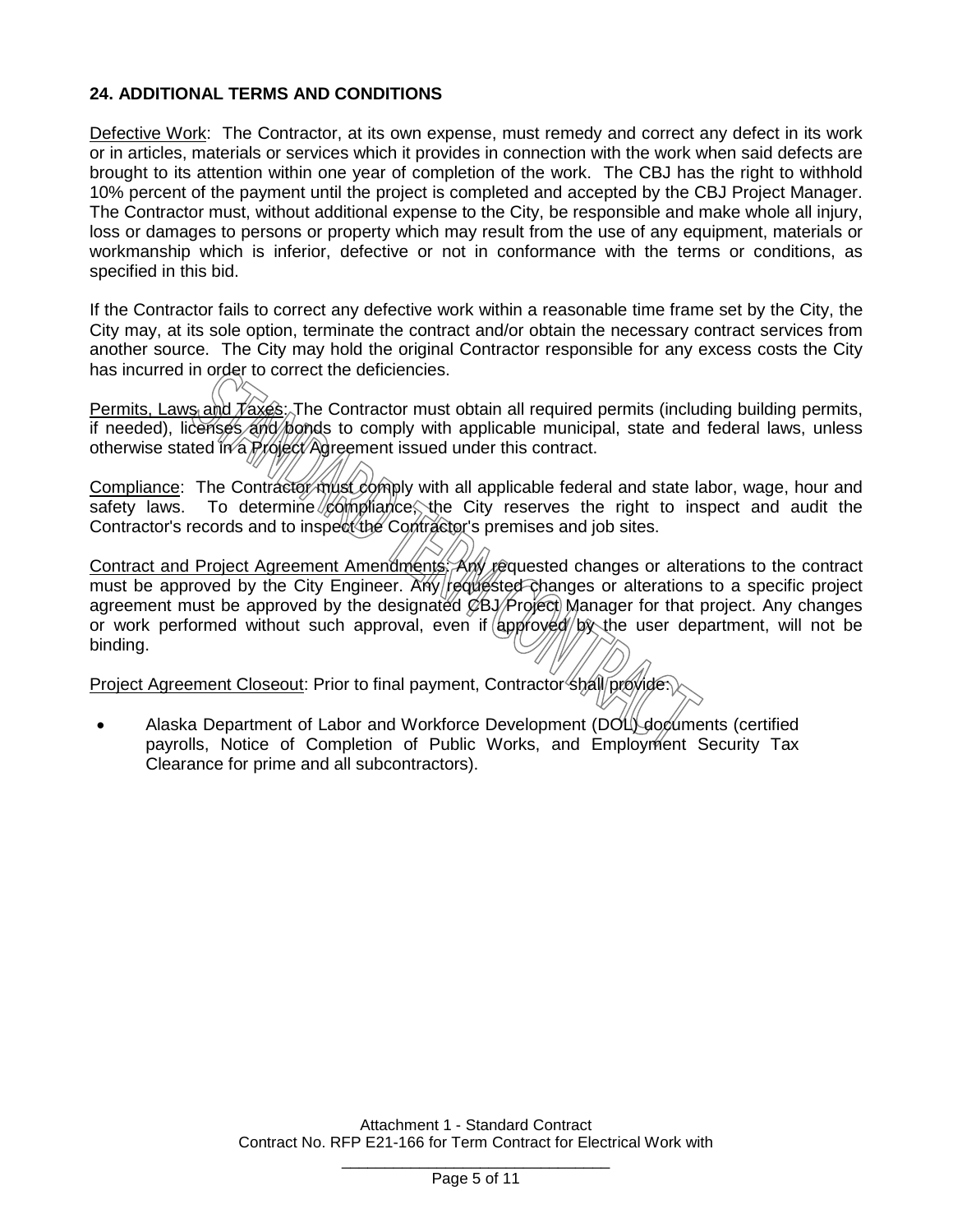In Witness Whereof the parties have affixed their signatures the date first above set out:

# **CITY AND BOROUGH OF JUNEAU** Duncan Rorie Watt **Date** City & Borough Manager **Company name** name Date Approved as to Content<br>Approved as to Content<br>Approved as to Content rank email Greg Smith Contract Administrator greg.smith@juneau.org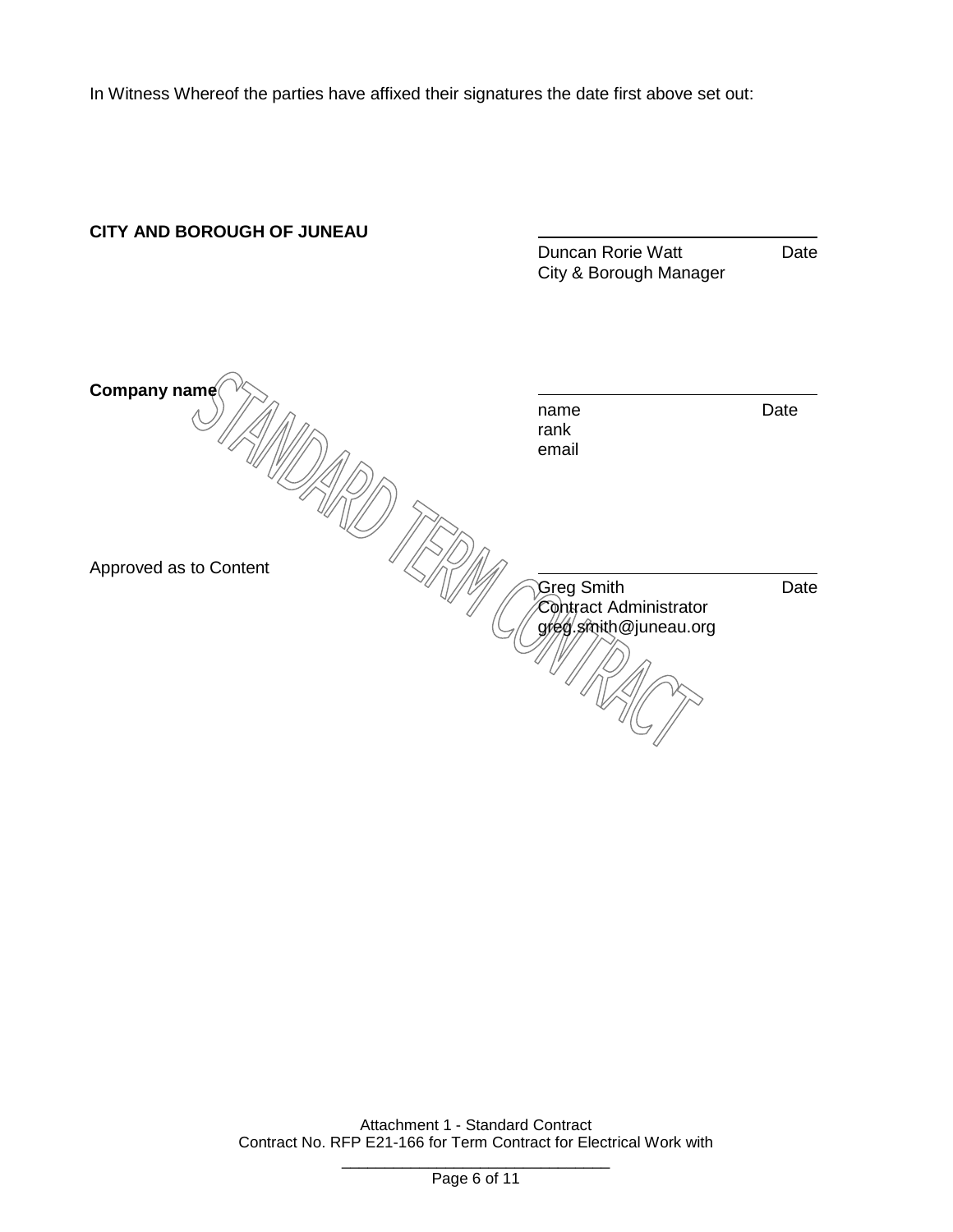#### **APPENDIX A: SCOPE OF SERVICES Term Contract for Electrical Work Contract No. RFP E18-164**

#### *General Information*

The price estimate supplied by the Contractor for a specific project agreement must be reasonable and within the maximum allowable amount of \$50,000 and shall include all labor, materials and equipment. If a project task is assigned to a Contractor, a scope of work, schedule and fee will be mutually agreed upon by the CBJ Project Manager and the Contractor. A project agreement will be signed by the Contractor and the CBJ Engineering Contract Administrator. Each project agreement will stand alone and must be authorized in the form of a written Notice to Proceed by a representative of the CBJ.

Although the primary purpose of this contract is to perform work that has been pre-scheduled, there may be work that requires an immediate response. Work may also be required outside of the CBJ's regular business hours (Monday – Friday, 8:00a.m. – 4:30p.m.), including weekends and CBJ holidays.

In the event that no electrical contracting services are requested during the contract period, project tasks will not be assigned.

#### *General Electrical Repair, Maintenance and New Work*

In general, the work under this term contract may include but not be limited to the following:

- Initial installation, repair and/or replacement of electrical wirting, fixtures, services and other similar tasks.
- $\triangleright$  Installation, repair and servicing of emergency generator sets, including solid-state automatic transfer switches, control circuits and generators.
- > Installation, repair and servicing of outdoor lighting, including luminaire installation. lamp. control and circuit repair and replacement and support removal, installation  $\alpha$  repair.
- $\triangleright$  Installation, repair and servicing of motor control centers and motor starters, service entrances switchgear, circuit breakers, timers, control systems and other electrical apparatus used in the water and wastewater industry.
- $\triangleright$  Configuring, installing and testing communication data ports and Category (CAT) 5E and CAT 6 wiring for computer systems.
- $\triangleright$  Other electrical work as needed.

Note: Work on fire and alarm control systems (e.g. sprinklers, intrusion alarm systems, mechanical alarm monitoring systems) may be included in this contract. If the Contractor has available NICETcertified staff, this contract may be used if the permit number and/or NICET number is supplied prior to commencing work and appears on the Contractor's invoice upon completion of the work.

#### **Subcontractors**

Subcontracting will be accepted only with written authorization from the CBJ Engineering Contract's Office. If a Subcontractor is accepted, the following requirements shall apply.

- Department of Labor (DOL) requirements as indicated in Section 1.8
- Required insurance as indicated in section 6.0

Attachment 1 - Standard Contract Contract No. RFP E21-166 for Term Contract for Electrical Work with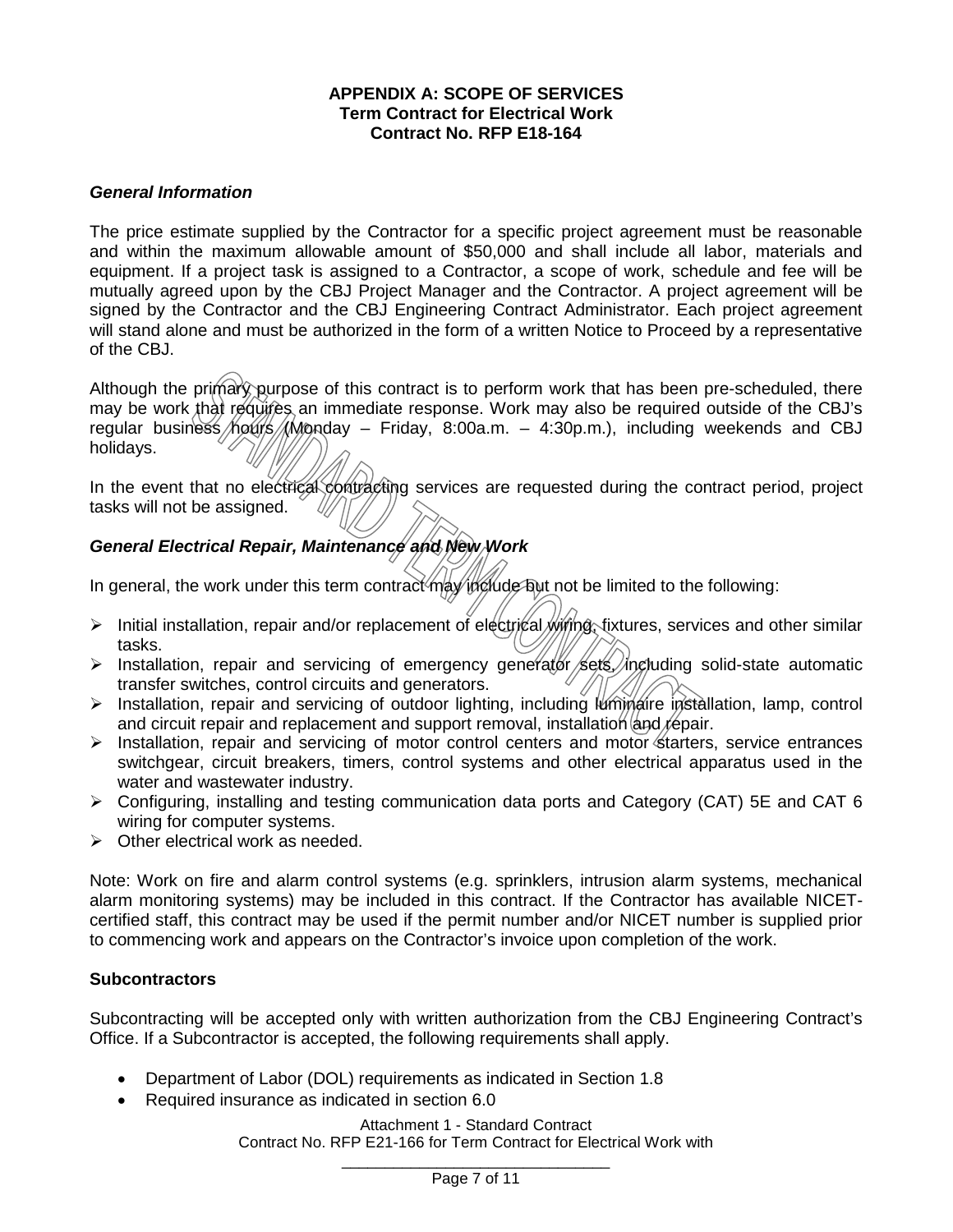- A Subcontract Report shall be submitted from the Contractor
- Verification the Subcontractor is current in all taxes owed to the CBJ.

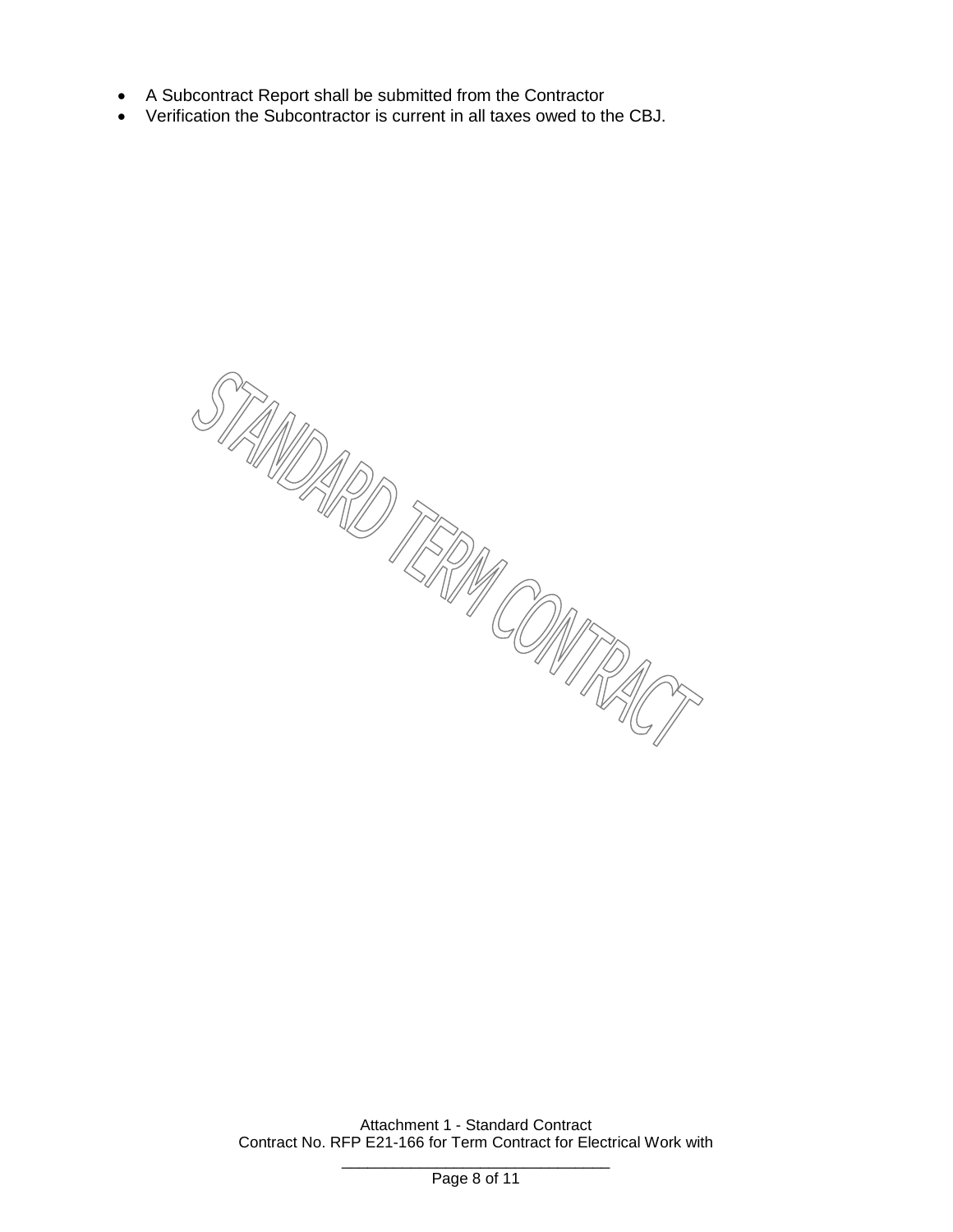#### **APPENDIX B: COMPENSATION Term Contract for Electrical Work Contract No. RFP E18-164**

#### **HOURLY RATES/MARK-UP PERCENTAGES**

*Basic Hourly Rate, Labor Prices and Administrative Overhead*: Basic hourly rate during regular business hours, includes all labor and tools. Basic hourly rate shall include all provisions necessary to perform work defined under the scope of work. No charges may be made for freight, delivery, nonrequired supervision, or other miscellaneous expenses. The Contractor must invoice lesser rates for apprentice labor. The City reserves the right to audit or inspect the Contractor's records to determine accuracy of any charges.

#### **The following hourly rates shall be charged during the initial contract period:**

**Journeyman Rate - Normal hours: \$------- Journeyman Rate – Scheduled Evening/Weekend hours: \$------- Apprentice Rate - Normal hours: \$------- Apprentice Rate – Schedule Evening/Weekend hours: \$-------** Journeyman – Overtime *Rate \$* **Apprentice – Overtime Rate \$\_\_\_**

Contractor shall be entitled to overtime wages it services are needed outside of regular work hours.

*Price Adjustment*: Hourly rates and mark-up percentages will be held firm, but will be adjusted approximately annually when IBEW "Inside" wages are increased. When IBEW wages are increased, hourly rates for this contract will be increased according to the following formula: new journeyman wage x 2.37. Apprentice rate will = 87% of Journeyman wage.

#### *Material/Parts Prices*:

The price of materials/parts used in this contract is to be F.O.B. Juneau/iob site. All work orders that accompany billing invoices must clearly define cost of the materials billed to the City. Materials costs shall not exceed "book rate" (either Trade Service Corporation or Epic Electrical) but shall represent local costs if they are lower. The Contractor must make pricing information available to the City upon request. The cost shall not exceed invoice plus ten (10) percent. The City will periodically ask the Contractor to verify costs. If a discrepancy or question arises, the City may require actual invoices showing the Contractor's cost for materials/parts. The City will provide a minimum of 24 hours advanced notice when requesting price verification. In the event the Contractor continues to charge a higher percentage than specified above, the City will have just cause for terminating the contract.

*Billing Invoices*: A separate invoice must be submitted for each Project Agreement. The invoice must include the CBJ purchase order number, detailed hourly labor, equipment, material costs, and any other items chargeable to the job. Invoices without a purchase order number may be returned to the Contractor. The CBJ Project Manager will review each invoice individually to determine if charges are applicable and make payment accordingly. *Invoices must be submitted within 30 calendar days of completion of the work. Failure to provide invoices in a timely manner may result in cancellation of contract.*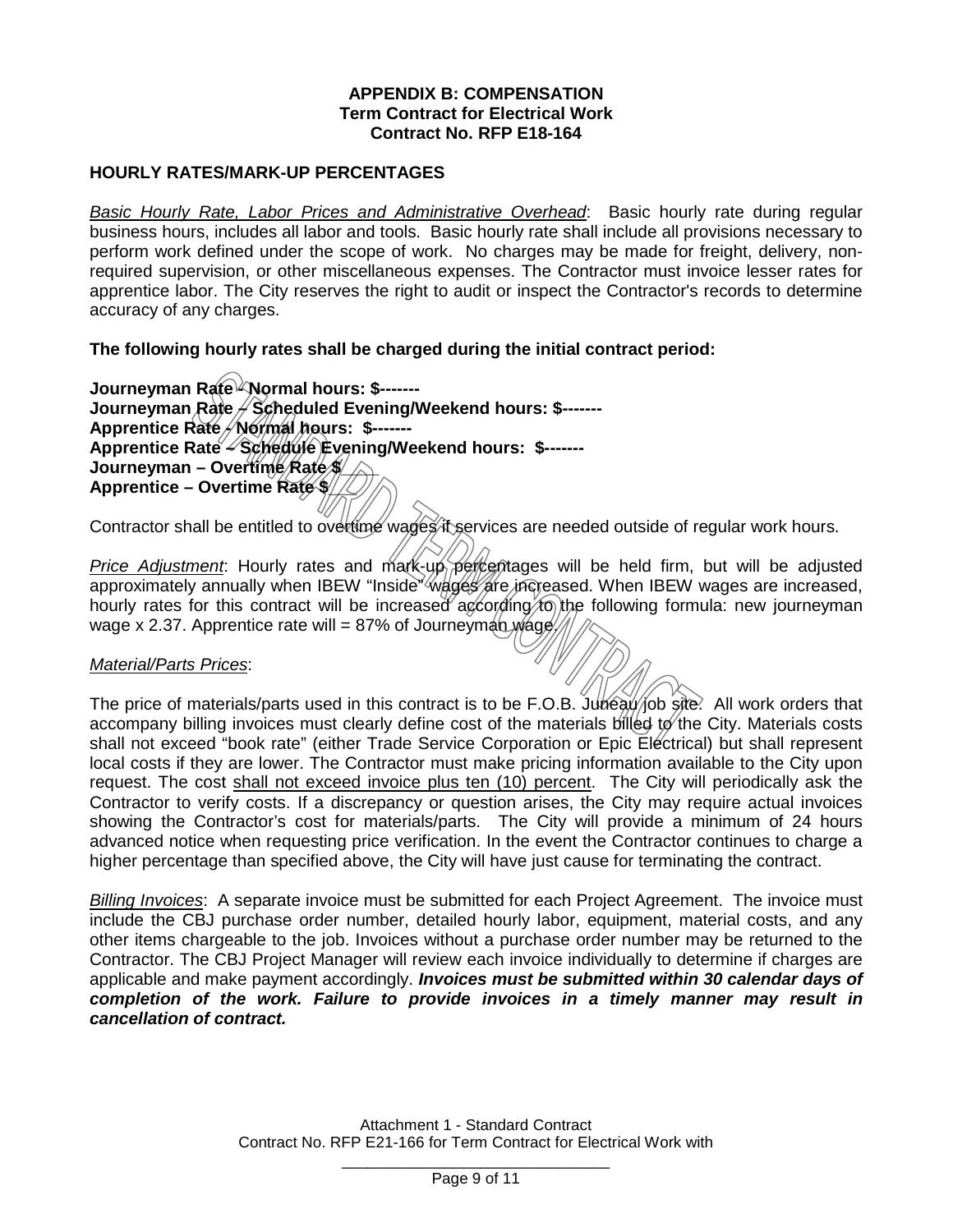#### **APPENDIX C: INSURANCE REQUIREMENTS Term Contract for Electrical Work Contract No. RFP E18-164**

The Contractor must provide certification of proper insurance coverage and amendatory endorsements or copies of the applicable policy language affecting coverage required in this contract to the City and Borough of Juneau. Failure of the City to demand such certificate or other evidence of full compliance with these insurance requirements or failure of the City to identify a deficiency from evidence that is provided shall not be construed as a waiver of the obligation of the Contractor to maintain the insurance required by this contract.

Contractor agrees to maintain insurance as follows at all times while the contract is in effect, including during any periods of renewal.

**Commercial General Liability Insurance**. The Contractor must maintain Commercial General Liability Insurance in an amount it deems reasonably sufficient to cover any suit that may be brought against the Contractor.  $\frac{1}{\sqrt{2}}$  amount must be at least one million dollars (\$1,000,000.00) per occurrence, and two million dollars (\$2,000,000.00) aggregate.

This insurance policy is to contain, on be endorsed to contain, additional insured status for the **CBJ, its officers, officials, employees, and volunteers.** If Additional insured status is provided in the form of an endorsement to the Contractor's insurance, the endorsement shall be at least as broad as ISO Form CG 20 10 11 85 or **both** CG 20 10, CG 20 26, CG 20 33, or CG 20 38; **and** CG 20 37 forms if later revisions used).

**Workers Compensation Insurance**. The Contractor must maintain Workers Compensation Insurance to protect the Contractor from any claims of damages for any personal injury or death which may arise from services performed under this contract / This requirement applies to the Contractor's firm, the Contractor's subcontractors and assignees/and/anyone directly or indirectly employed to perform work under this contract. The Contractor must notify the City as well as the State Division of Workers Compensation immediately when changes/in the Contractor's business operation affect the Contractor's insurance status. Statutory limits apply  $\sharp \varnothing$  Workers Compensation Insurance.

a. Employers Liability Bodily Injury by Accident: \$100,000.00 Each Accident Bodily Injury by Disease: \$500,000.00 Policy Limit

Bodily Injury by Disease: \$100,000.00 Each Employee

- b. The Contractor agrees to waive all rights of subrogation against the OWNER and Engineer for WORK performed under the contract.
- c. If the Contractor directly utilizes labor outside of the State of Alaska in the prosecution of the WORK, "Other States" endorsement shall be required as a condition of the contract.

**If the Contractor is exempt from Alaska Statutory Requirements, the Contractor will provide written confirmation of this status in order for the City to waive this requirement. The policy shall be endorsed to waive subrogation rights against the City.**

**Comprehensive Automobile Liability Insurance**. The coverage shall include all owned, hired, and non-owned vehicles to a one million dollar (\$1,000,000.00) combined single limit coverage.

> Attachment 1 - Standard Contract Contract No. RFP E21-166 for Term Contract for Electrical Work with